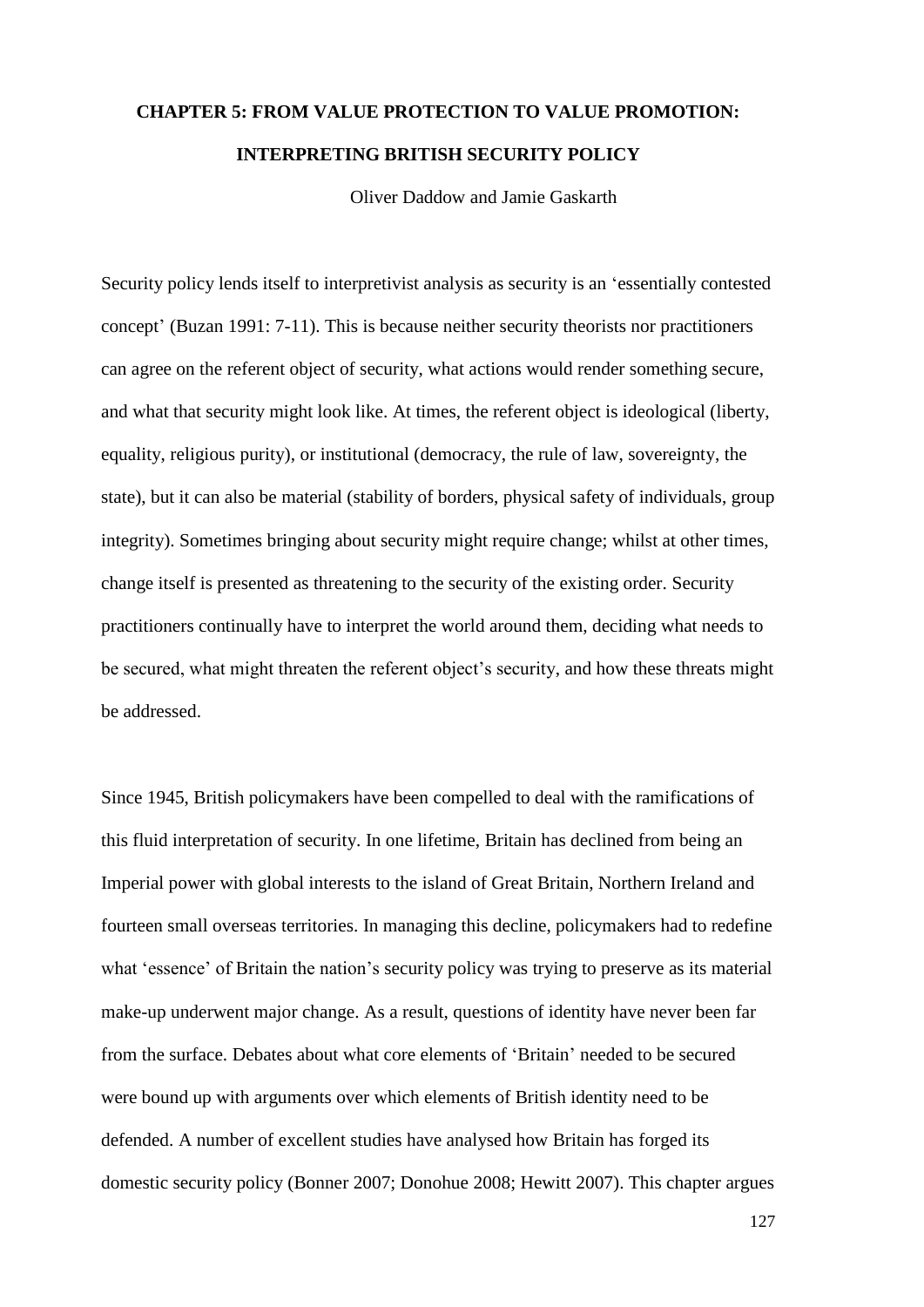that the manner in which British elites have positioned Britain in the wider world tells us a great deal about how they have come to perceive its global identity, and what aspects of this it values and wishes to secure. For reasons of space we concentrate on the most influential and readily accessible sources of thinking about Britishness – elite opinion – whilst acknowledging that they are reflected by and within wider cultural currents of opinion, for example in the media, the academy, and civil society at large.

To achieve this goal, we start from the assumption that policymakers interpret and make sense of security policy in relation to inherited traditions that shape decision-making. Some of these traditions have proved pervasive. Such themes as continuity and bipartisanship have long been prominent and arguably militated against radical reconsideration of Britain's position in world affairs (Gaskarth 2006). Despite such structural upheavals as world wars, the end of Empire and the end of the Cold War, British foreign, defence and security policies are seen as remarkably impervious to change over time (Kennedy 1985; Clarke 1988; Theakston 2004). In foreign policy 'marginal rather than decisive' breaks have been the order of the day (Vickers 2011: 127) and 'disagreement on foreign policy has tended to be on emphasis, timing and detail, and has not extended to the main principles' (Shlaim 1977: 26). Lacking much in the way of ideological fervour, the British have usually fallen back on their supposedly unique qualities such as practicality and pragmatism to define the national 'style' of managing foreign policy (Hurd 1998; Coles 2000). 'If it ain't broke don't fix it', the saying goes, and this has held for British decision-making on foreign policy with the pragmatists 'usually' proved right (Meyer 2010: 200).

Yet, we argue, material changes in Britain's relative global power have compelled policymakers to reinterpret and alter important aspects of British identity and culture.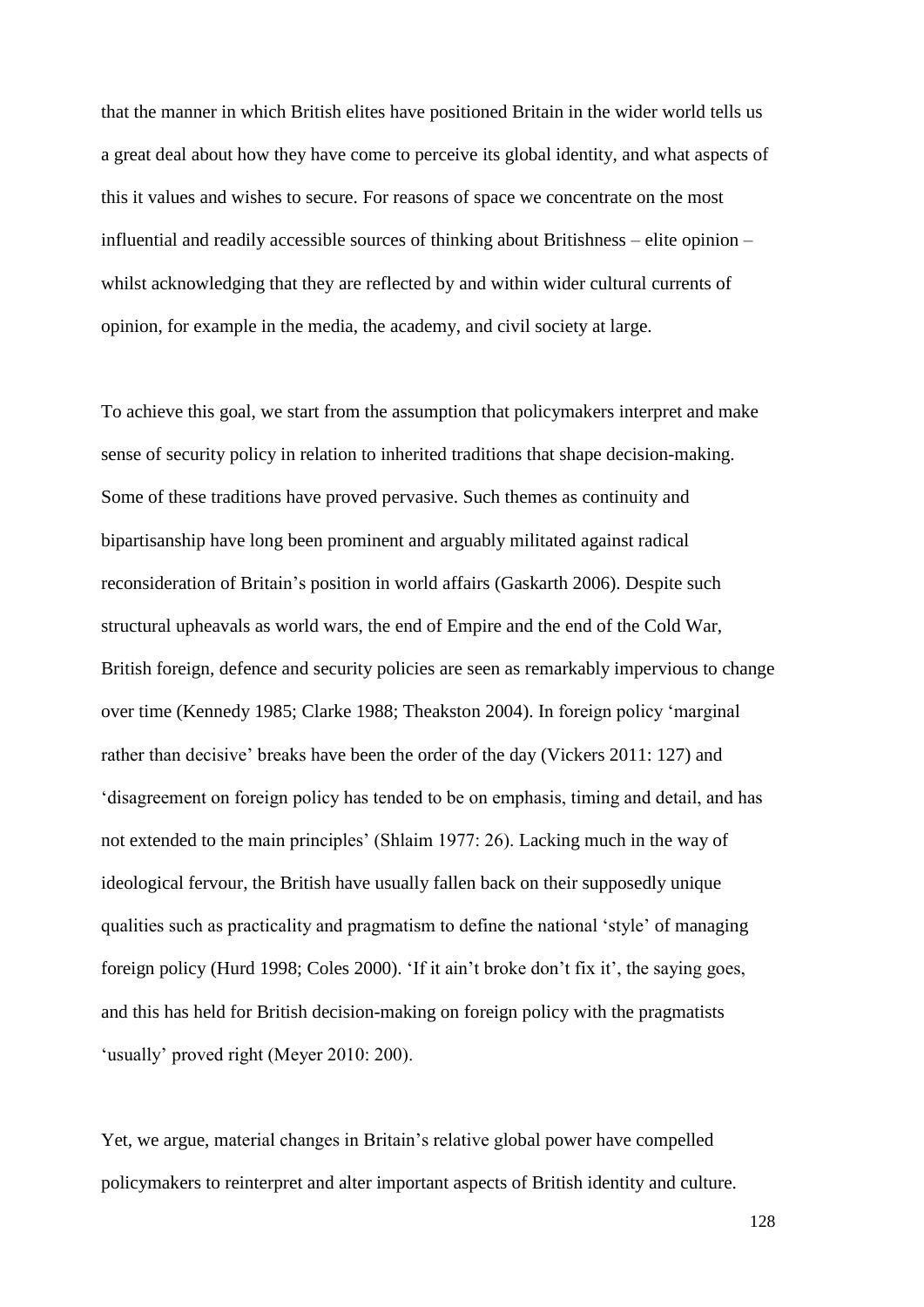Ideas of racial superiority, Christian proselytising, and 'splendid isolation' have been marginalised. Pluralism, multiculturalism and interdependence are now privileged, although the idea of the British 'island race' retains rhetorical purchase on the libertarian right, particularly on the vexed question of European integration (well covered in Brown 2013).

Interpretivism deals with constructions, but – and here we echo John Searle (1995) – the acceptance of a constructivist sensibility does not necessarily entail the suggestion that the world is *only* an ideational construct for the agents involved. Nor does it see the production of meaning as structurally determined by contextual forces. Rather, interpretivism explores how individual agents interact with the social and the material worlds, in the process illuminating the traditions which shape the beliefs and practices of policymakers and are shaped by them. These traditions are often leaned upon and reinterpreted in response to policy dilemmas. Challenges to prevailing social, political or economic assumptions occur regularly in the dynamic environment of international politics. As policymakers grapple to understand and respond to these developments, they often make overt references to traditions as a way of endowing their actions with meaning and rendering them intelligible and legitimate in the eyes of others.

In this chapter, we explore one particularly important tradition of British external policymaking: the desire to maintain Britain's great power status. This has arguably shaped all aspects of Britain's strategic security policy thinking and national security practices from the Second World War to the present. The prolonged build-up to European Economic Community (EEC) entry in 1973 and the aftermath of the Cold War represent two distinct periods within which we identify dilemmas being recognised, interpreted and acted upon by British decision-makers. The first section brings into dialogue the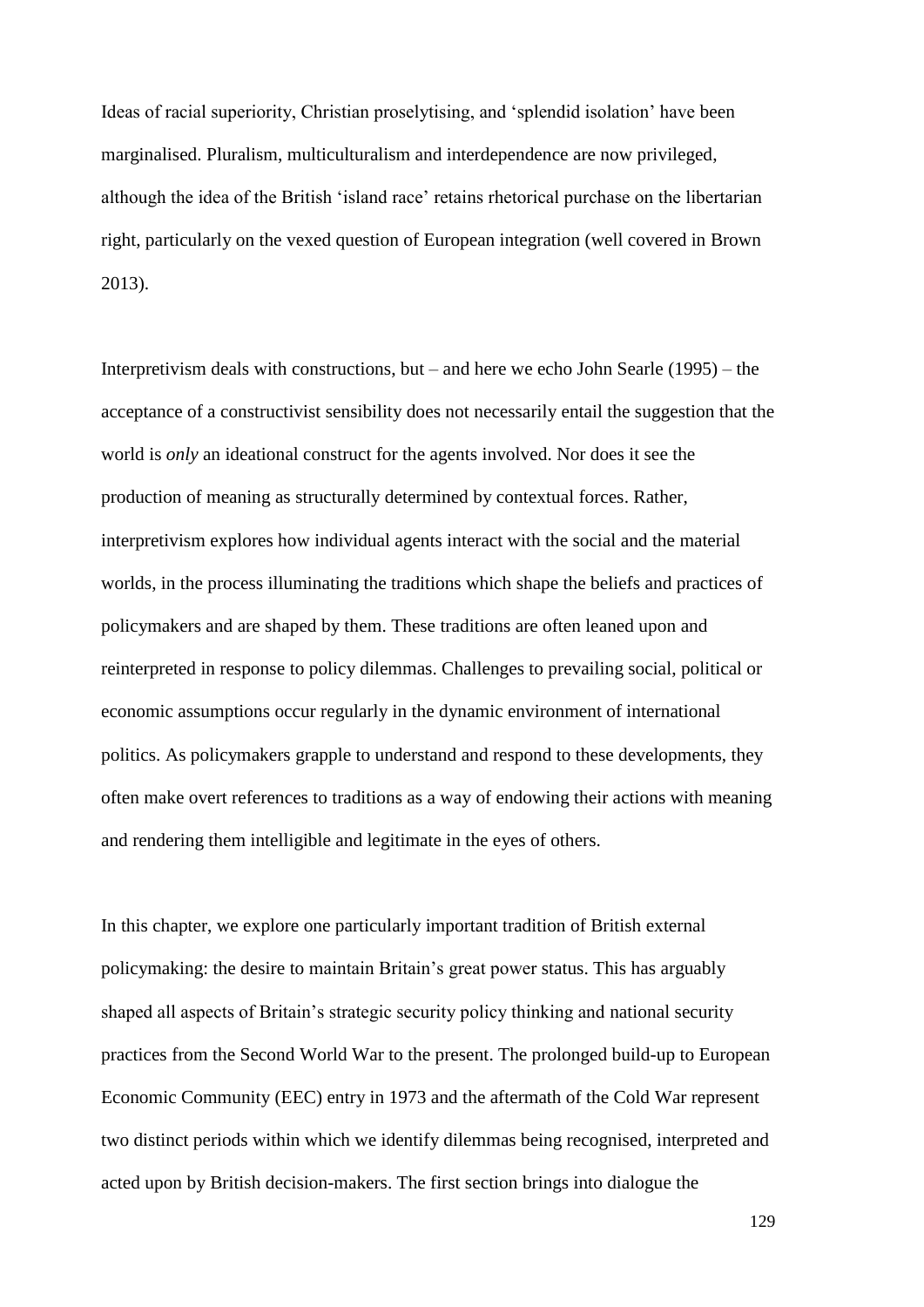literatures on British foreign policy and security culture as a way of illustrating what is often taken to be a remarkably persistent tradition of thought about Britain in the world going back to Winston Churchill in 1948. In the second section we explain how we have set about using this book's analytical framework of traditions and dilemmas by surveying a previous dilemma for the British political establishment – the recognition that Britain was no longer a globally dominant actor which grew to prominence over the period of the Suez crisis in 1956 to defence retrenchment from east of Suez in 1967. The third section considers how Britain coped when existential security threats – such a potent force in identity creation and reinforcement – no longer pertained after the Cold War. We examine the beliefs on which policy-makers drew to inform their appreciation of the meaning for British security of the collapse of the Soviet threat, and try to gauge how those beliefs altered in response to new knowledge about the global security environment as it emerged and was processed through an engagement with changing security thinking and practice after 1989.

We argue through the chapter that the years after 1989 witnessed British decision-makers facing a radical dilemma over security policy, a much more radical one than the earlier reorientation to an Europeanist approach in the 1970s. How could security be defined and guaranteed when the Soviet threat to the integrity of the state had collapsed and 'new' or what came to be known as 'asymmetric' threats (see King 2008: 649) were neither as visible nor as manageable using armed force as during the supposed heyday of Cold War and Empire? Defence reviews over this period have reinforced the impression that Britain no longer faces physical threats to its security but is confronted by a series of diffuse challenges that are not national but global. National elites have, more by luck than judgement, been able to reinvigorate the decades old Churchillian idea that Britain can enact a 'great' global role, but they have constantly had to recalibrate how to achieve this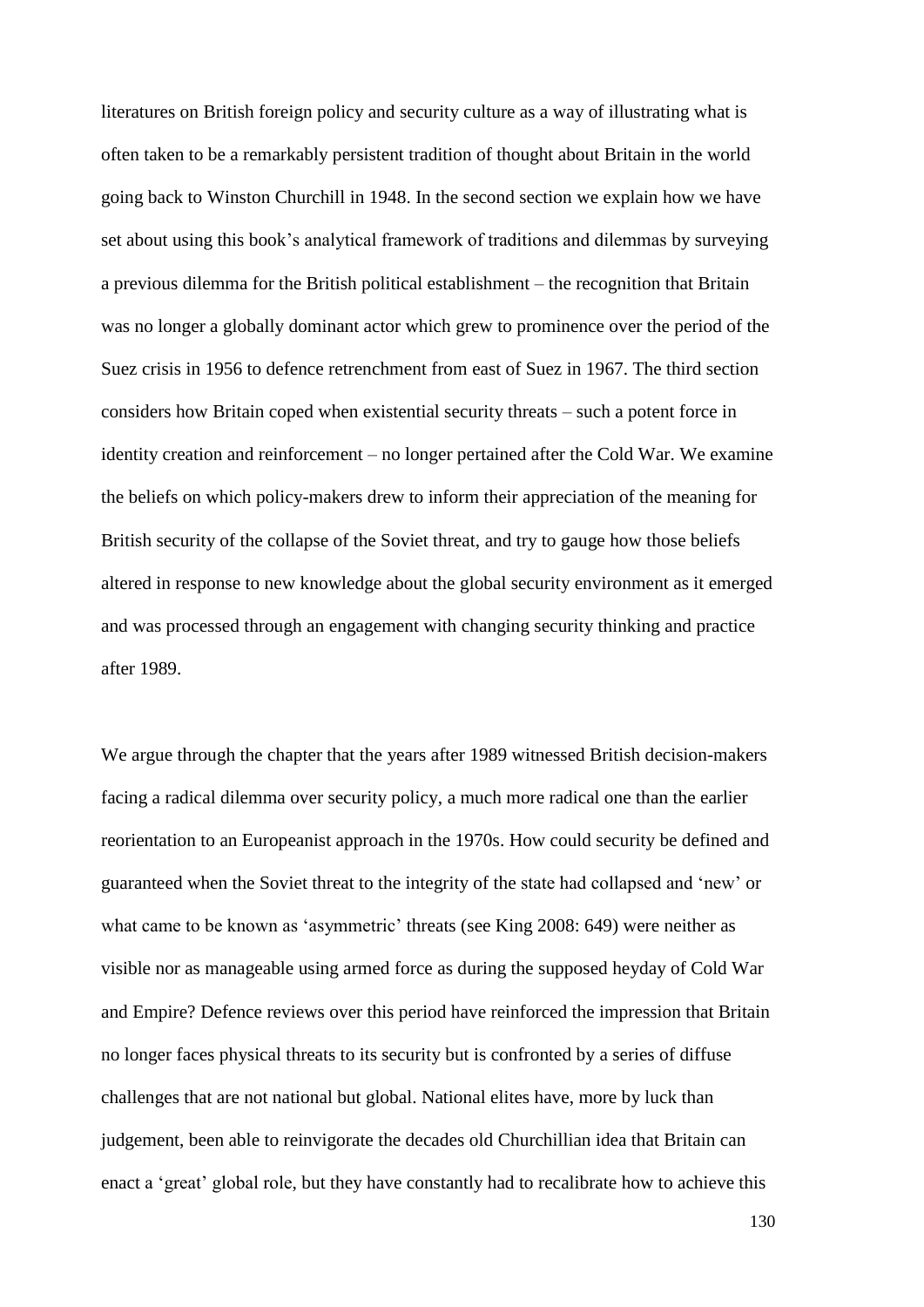elusive goal. In particular, accepting that global interdependence has compelled a redefinition of the national interest, politicians have switched from security conceived as the protection of territory and liberal values, to security as the promotion of liberal ethics and, where necessary, expeditionary intervention into other states' territories. 'Making the world safe for democracy' has become coterminous with 'making the world safe for Britain'. In short, since the end of the Cold War Britain's tactics might have altered, but the overall strategy of maintaining a global leadership role remains undimmed. Core remnants of the 'great power' tradition have thus been reshaped to account for the promotion of values alongside the protection of interests.

### **INTERPRETING SECURITY TRADITIONS: FROM FOREIGN POLICY TO STRATEGIC CULTURE**

The structure and patterns can only be discerned by standing back from the immediate battles with a long-term rather than a short-term perspective, examining those things that the participants take for granted: the shared images, assumptions and beliefs and the "rules of the game" (Freedman 1976: 449).

At first sight British security policy might not seem to offer much in the way of fertile ground for an interpretivist approach. Conceptions of Britain's role in the world have, the consensus goes, been relatively impervious to change over time, with the hazy notion of playing the part of a 'global power' producing little in the way of explicit discussion of the *purpose* of foreign policy. Writing in 2000, former Permanent Under Secretary (PUS) at the Foreign and Commonwealth Office, John Coles, noted that the last Prime Minister to attempt to explain Britain's long term strategic objectives was Winston Churchill with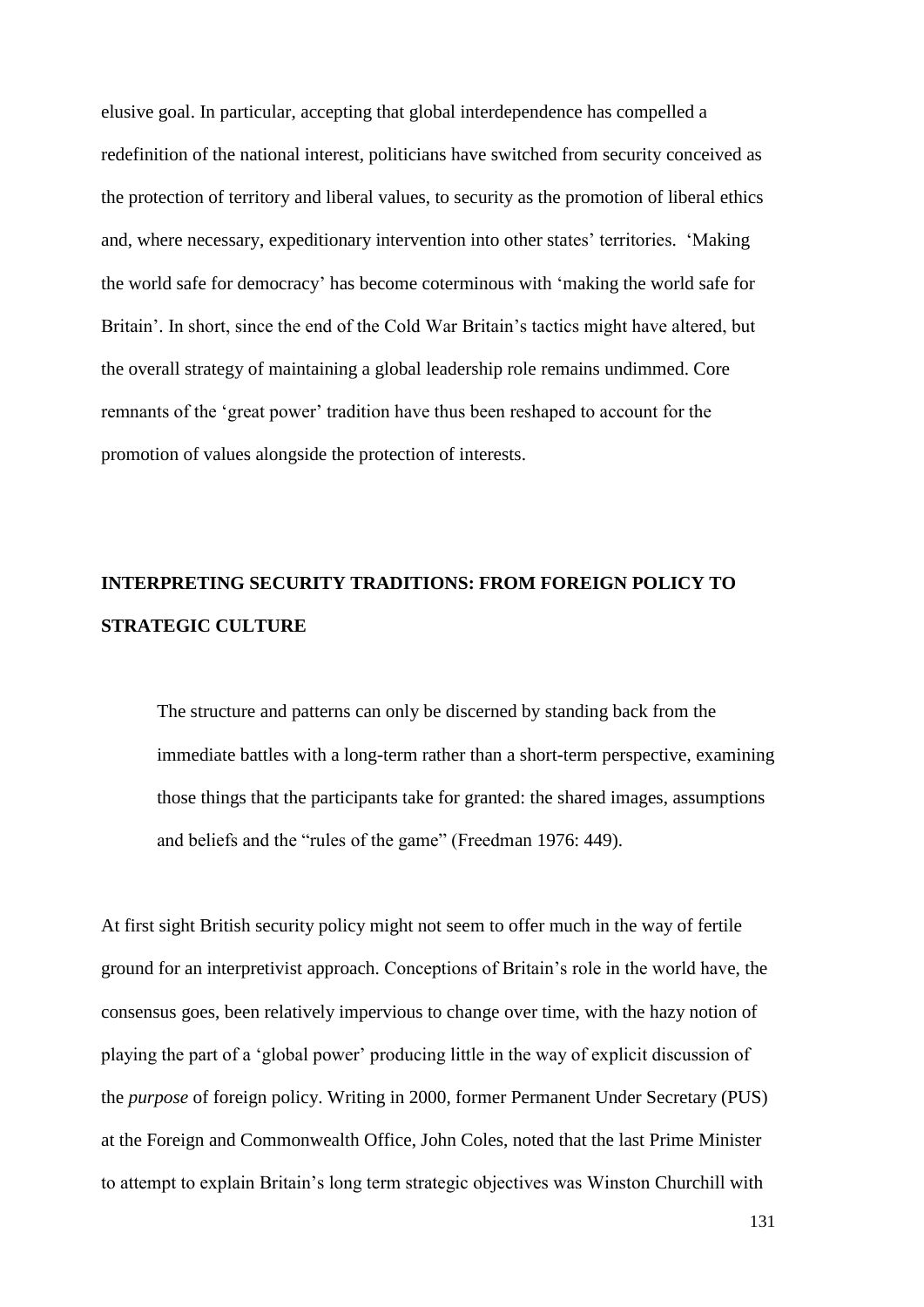his 'three circles' model in 1948. Churchill argued that Britain occupied a unique position in global affairs because it was positioned at the epicentre of the 'three great circles among the free nations and democracies': the British Commonwealth and Empire, the 'English-speaking world', particularly the US, Canada and Australia, and, very much last on the list, 'United Europe' (Churchill 1948: 153). Since Churchill's time, Coles contends (2000: 4), not much has altered because 'there has been a failure or an inability to define an overall purpose for Britain overseas'.

Commentators from within the academic community have generally found Coles to be correct, suggesting that if we appreciate Churchill's worldview we can understand the practice of British foreign policy since 1945 (see Deighton 2005; Hill 2010). William Wallace suggests (2004: 424) that Churchill managed to create a 'consensus' about the national interest in 1940 which saw Britain through arguably the most serious challenge to its national security in living memory. His 'idealised and inspirational "toughness"' as well as his resoluteness to stand firm against tyranny are regularly invoked by politicians in Britain, the US and, ironically in some cases, by leaders well outside of and opposed to ideas that resonate in the transatlantic policy community such as Saddam Hussein (Toye 2008: 365 and 374). Churchill's view of a peace-loving 'sceptred isle set in a silver sea' powerfully supported by the English-speaking peoples around the globe 'set the context for British foreign policy in the decades after the war' (Wallace 2004: 432).

When Churchill's successors have tried to find a form of words to update the three circles model they have fallen on deaf ears.. Either they have been 'largely ignored by the media' (Coles 2000:4), or, we suggest, they have been so heavily indebted to the Churchill model that such novel elements as they contained were subsumed into stilted linguistic rendering around notions of pivots and hubs (Daddow 2011: 222-24; Daddow and Gaskarth 2011). Douglas Hurd's 1992 suggestion that through the 1980s and early 1990s 'Britain has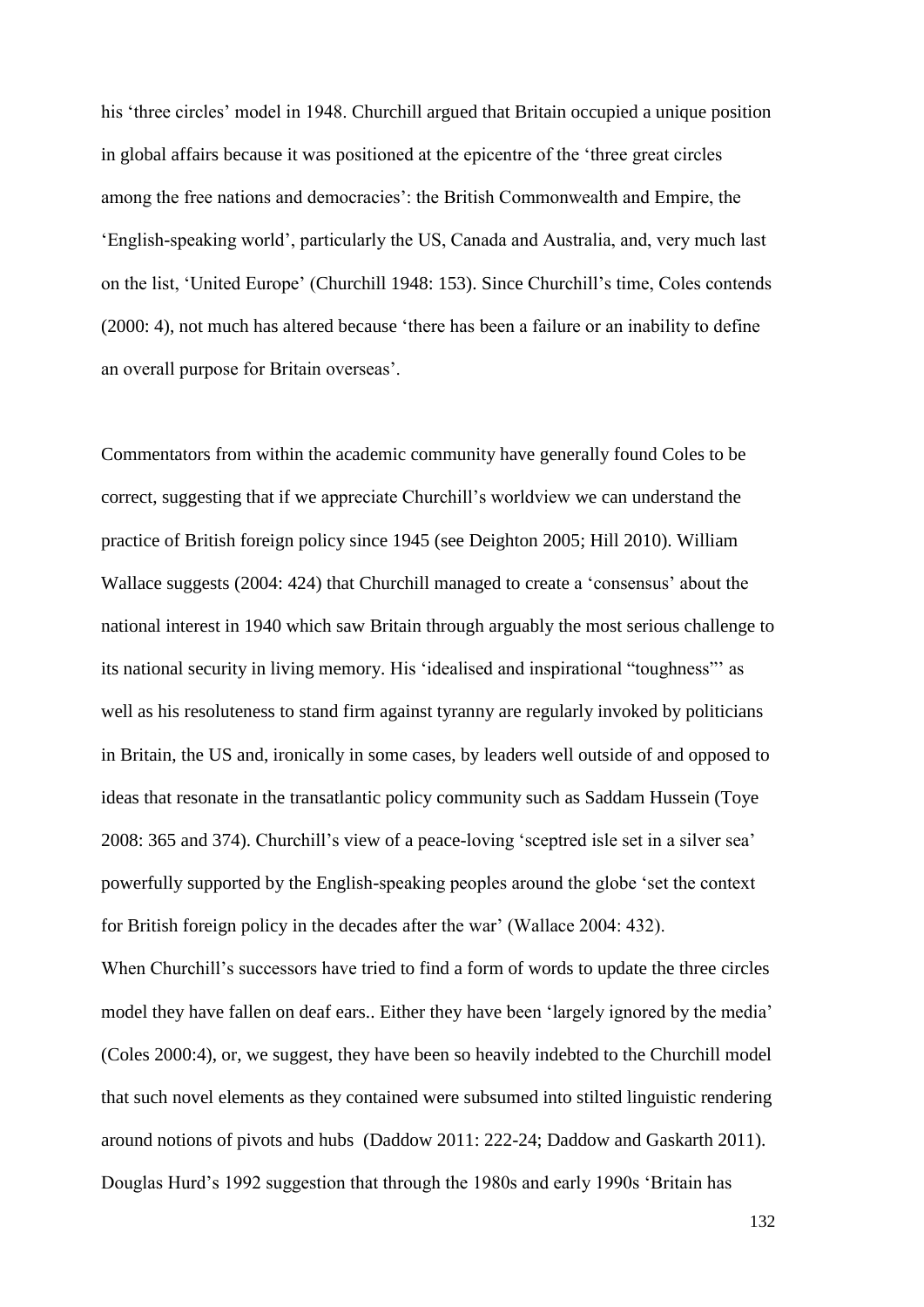punched above her weight in the world' (quoted Wallace 1992: 438) is perhaps the nearest we have to a successor to the Churchill cliché, yet it is getting at the same idea. In other words, regardless of the obvious domestic and international upheavals Britain has encountered in the second half of the twentieth century and beyond, a tradition of thought which sees Britain at the centre of global decisionmaking, with an influential role in the world, has persisted. The imaginative horizons of how Britain can, and should, act in the global arena remain extensive despite the decline in its relative material capabilities.

Furthermore, even though identifying 'national' or broader 'Western', approaches to security is problematic following the onset of the Revolution in Military Affairs and the move to transnational organizational frameworks and networked war (Gautam 2009: 415- 16), we would argue that it is possible to discern national strategic cultures linked to underlying foreign policy traditions. The traditions are significant because policy-makers believed them to exist and acted on those beliefs accordingly. For instance, Øivind Bratberg (2011) points out that British foreign policy since 1945 has been driven by five interlocking concerns:

...a privilege for Anglo-American relations, with NATO as corollary; insular reserve towards the European continent; a maintained global presence with special preference for the Commonwealth; a policy based on pragmatism rather than principle; and, finally, a liberal belief in international trade (Bratberg 2011: 331).

Bratberg identifies that the British tradition is founded on both substance (the geostrategic content of the relationships the country has sought to put in place to safeguard its security) and a certain pragmatic style that is essentially reactive and forecloses the need for much in the way of theoretical reflection or what could pejoratively be deemed the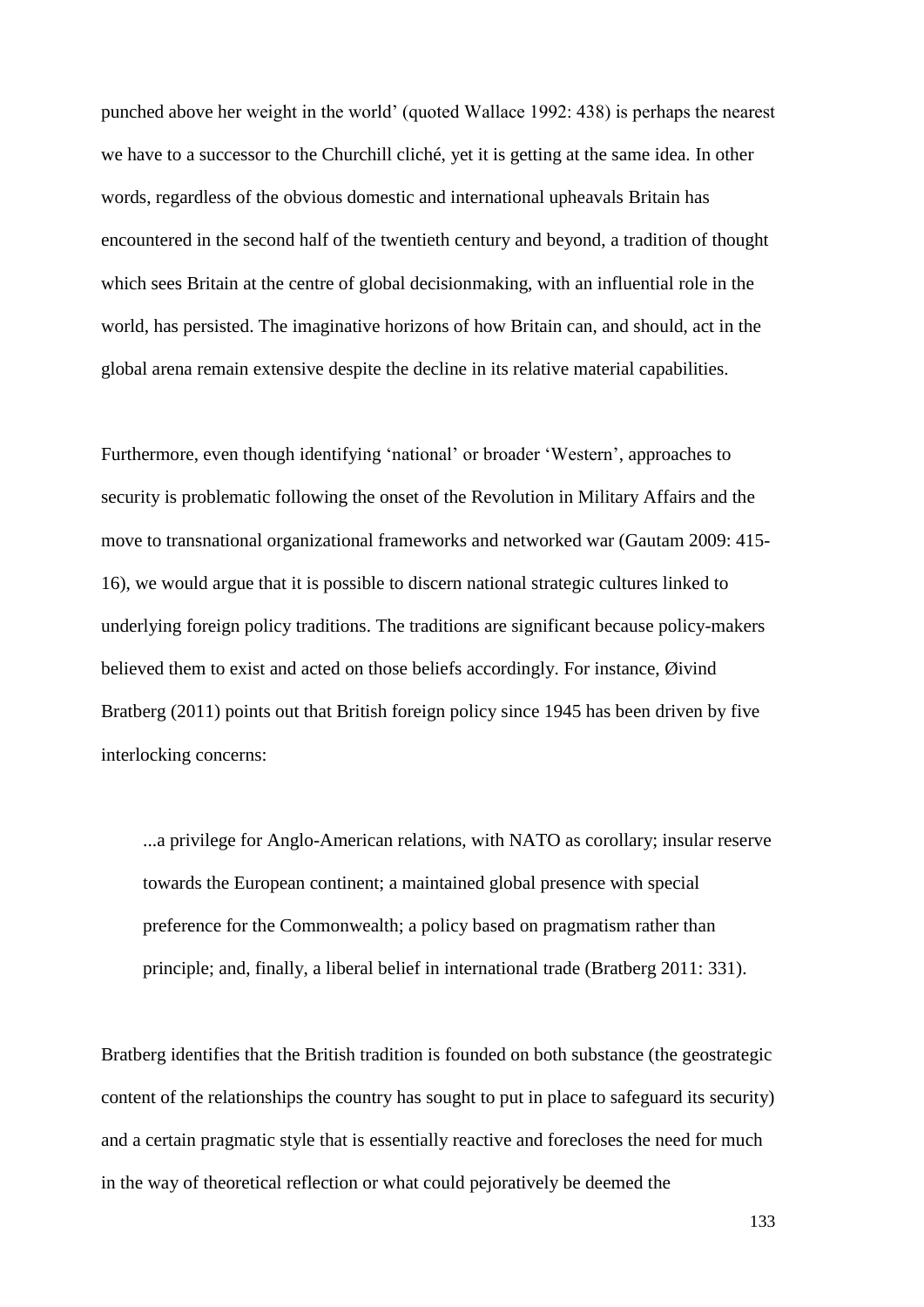'intellectualisation' of British foreign policy. Bratberg's 'insular reserve' point is perhaps the emblematic one to take away from what is a standard account of Britain's foreign policy priorities. It is certainly echoed in the literature on strategic culture and national ways of war (defined and surveyed in Uz Zaman 2009) which takes seriously ideas as they affect the practice of the use of force at state and increasingly transnational levels.

We conclude this section by noting, therefore, that the Churchill 'tradition' has been a powerful force in British foreign policy rhetoric since 1945. Alastair Miskimmon argues (2004) that Churchill's ordering of the three circles, with Europe at the bottom, even holds for periods, such as post-1997, when supposedly Europeanist Prime Ministers have been resident in Downing Street. Even under Tony Blair, he suggests, Britain remained torn between engaging wholeheartedly in European initiatives which may lead to tighter political integration and enacting an Atlanticist vision of pre-emptive security which came to a head with the Iraq invasion of 2003. In a similar vein, Sten Rynning suggests (2003) that the EU's persistent inability to undertake a coherent supranationally managed defence policy has suited the British (as well as French and German policy-makers), in part because it defers the question of duplication with NATO structures and in part because it frees the bigger European powers to involve themselves in flexible coalitions of the willing to deal with security threats. Whilst the strategic environment may have altered quite dramatically since Churchill's time, it would appear that British policy-makers have been able to proceed relatively untroubled through choppy waters by falling back on their tried and trusted pragmatism. The extant literature certainly implies a straight line can be drawn from Churchill to the present, whether this be articulations of foreign policy 'vision' (such as they are) or the practical expression of ideas in security practices, which continue to privilege the Atlanticist over European or other possible ideational inspirations for action.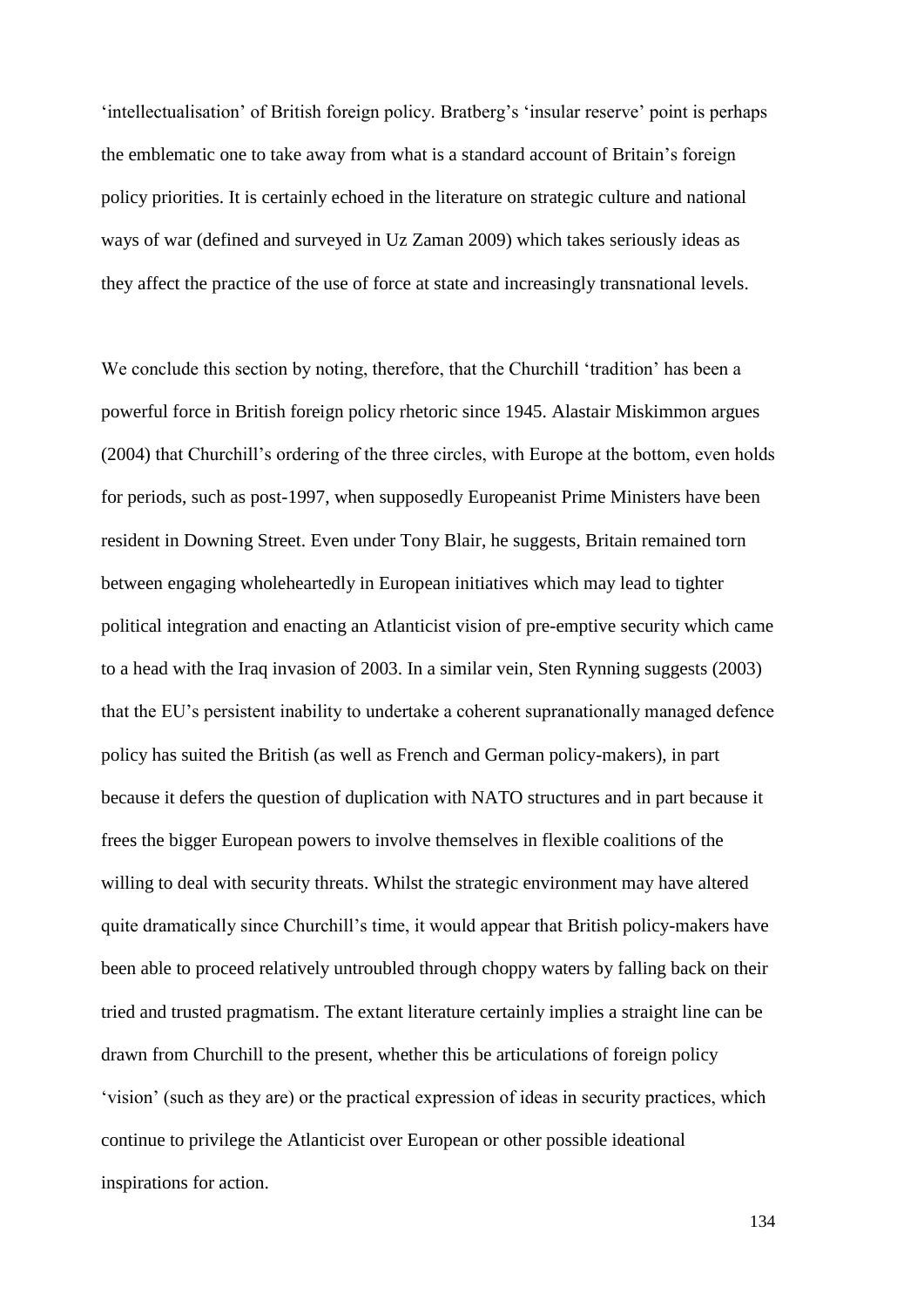#### **POST-WAR DILEMMAS**

We argue that using the framework of traditions and dilemmas helps us appreciate that such apparent 'givens' in Britain's global outlook have not been given for all time. Two examples illustrate why this is significant. First, the 'special relationship' is a historically contingent and still emerging entity, not the natural 'order of things' because 'relations between Britain and the United States during the 150 years before 1940 were marked by suspicion and rivalry as much as mutual understanding' (Wallace 1992: 440). The reputation it has been accorded is not necessarily in line with what is a contested historical record, either before Churchill's time or, in fact, during it, with a succession of US Presidents evidently rather bored by the Prime Minister's constant references to it (Toye 2008: 367).

Second, Margaret Thatcher cited Churchill as a visionary of European integration in the run-up to the 1984 European Parliament elections. Given her now iconic status as a staunch critic of European integration and the renowned apathy about European integration on the part of the British public we might have expected Thatcher to have ignored Churchill's zeal for a united Europe in favour of a more pragmatic line that accepted his view that Britain's European relations were, at best, a necessary evil in the pursuit of British interests. That she went so far to rebalance the historical memory of Churchill shows the power of circumstances at the time and the 'multiple uses' to which Churchill's memory can be put (Toye 2008: 370). There is nothing inbuilt into the structure of the Churchill 'consensus' that determines the composite beliefs of agents facing electoral or other pressing political pressures. The interpretivist perspective allows us to dig down into the lifeworld of the individual agent as they form their beliefs in a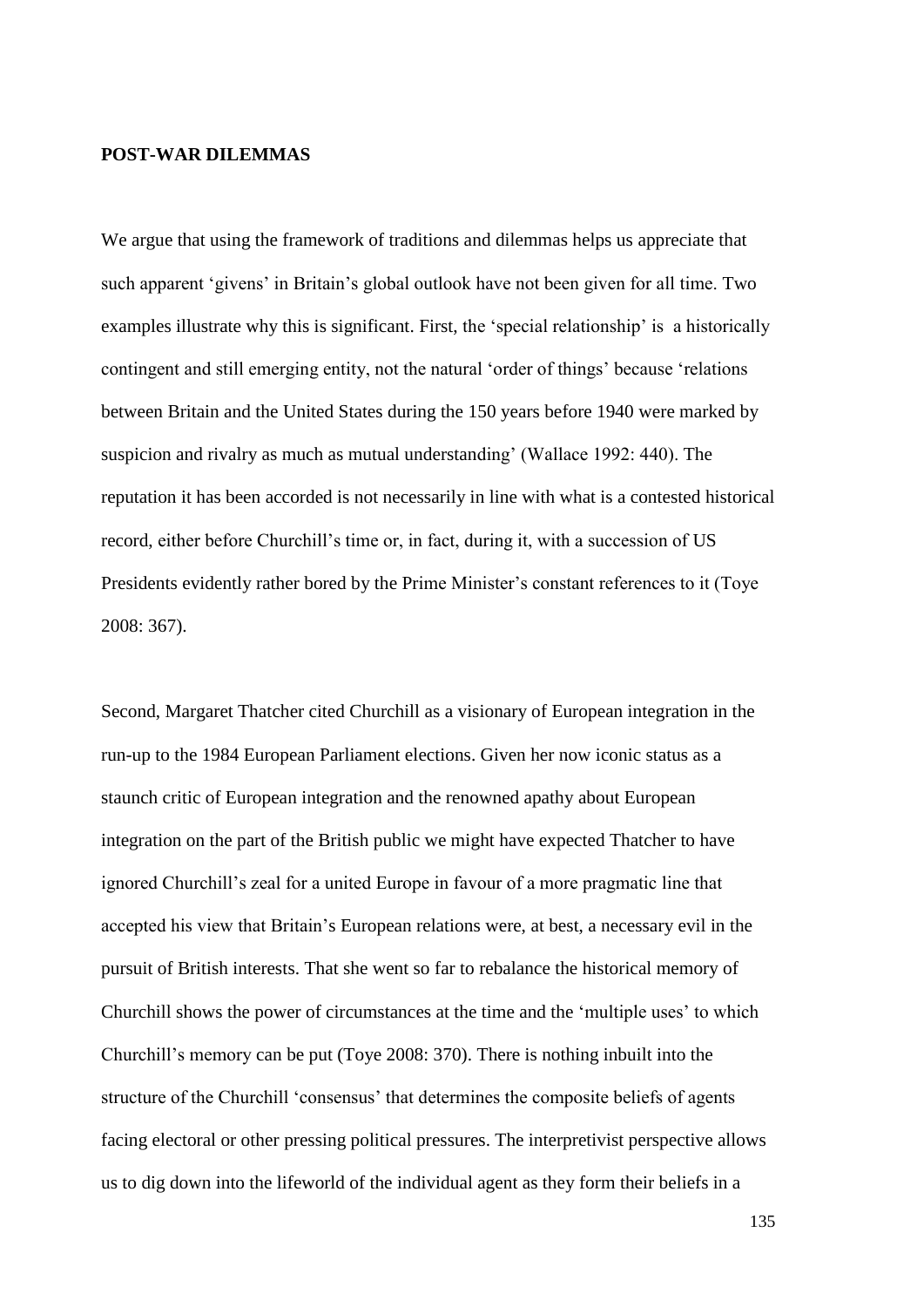wider collective dialogue with the past and the present; it reminds us that the history of the reception and popularisation of a narrative tradition is never quite as simple as it may appear in hindsight when it becomes sedimented as a collective social and institutional 'fact' (Searle 1995: 113-126).

We agree therefore that foreign and security policy thought has remained heavily dependent on Churchillian imagery and rhetoric, but suggest that the beliefs that sustain this tradition have not been fixed. In fact, the tradition itself has undergone some subtle but perceptible and important shifts over time. In foreign policy we would not expect dilemmas, however acute, to prompt overnight alterations to thinking or practice, yet over tectonic shifts are detectable beneath the surface. We illustrate how we can track these medium- and long-term alterations to foreign and security policy beliefs using the period from 1945-73 as a case study in geostrategic upheaval creating a series of dilemmas which were only slowly and reluctantly *recognised* as dilemmas by elite decision-makers.

Ultimately, they came to appreciate that Britain faced an existential crisis of national identity. Decolonisation and relative economic decline meant that global troop deployments – the embodiment of Britain's national identity as a world power - were unsustainable. As policies altered in response to this new knowledge, the web of beliefs that sustained the Churchillian tradition had to be reconfigured.

#### **Table 1: Dilemmas in British foreign and security policy, 1945-73**

| Pre-1973  | Web of beliefs | <b>Dilemmas</b> | Post-1973 |
|-----------|----------------|-----------------|-----------|
| tradition |                |                 | tradition |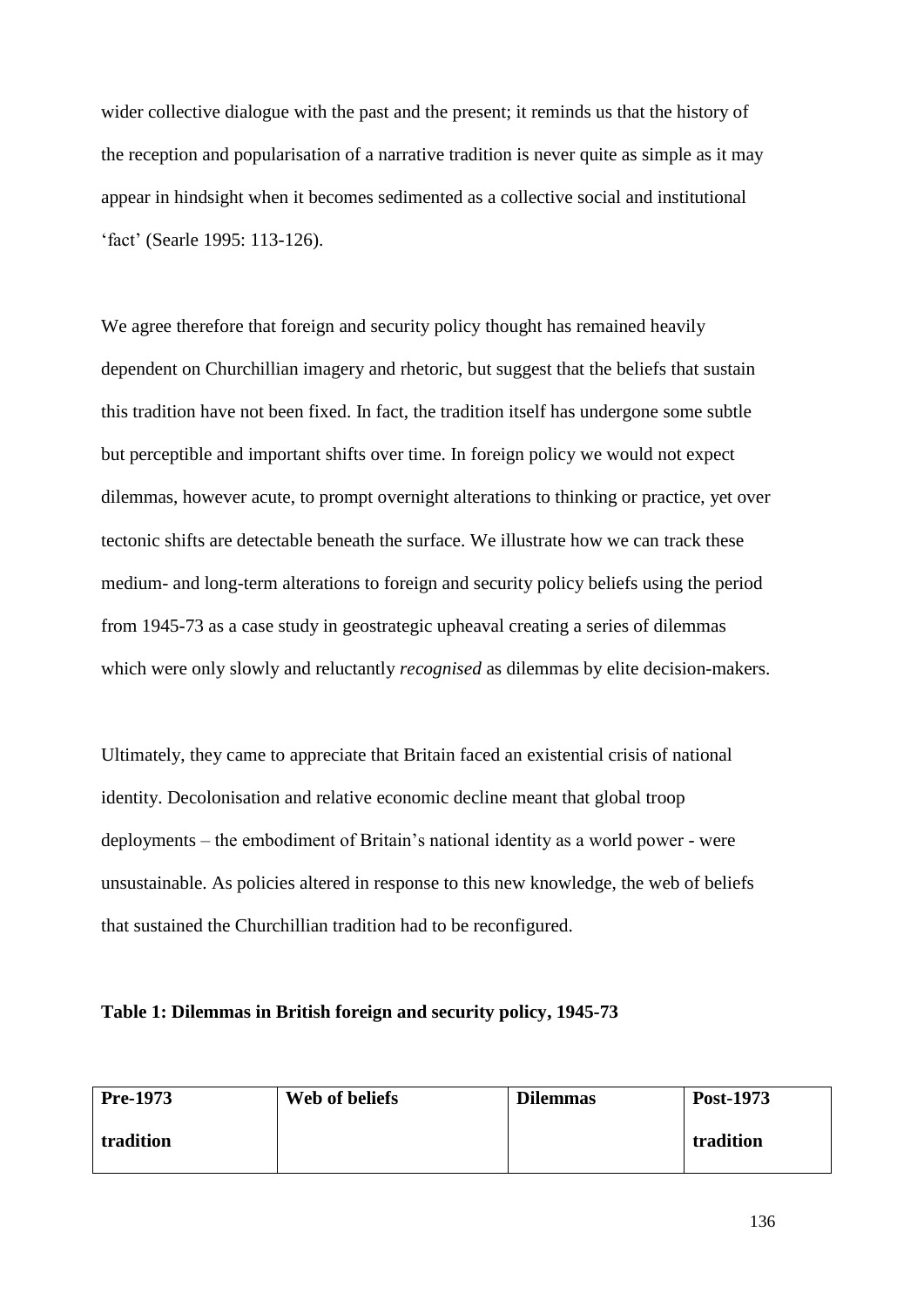|                       | 'Special relationship'                 | Suez crisis<br>1.        |                  |
|-----------------------|----------------------------------------|--------------------------|------------------|
| Britain an            | with US                                | Decolonisation<br>2.     | Britain a global |
| internationally       | Imperial power                         | <b>Blue Streak</b><br>3. | actor working    |
| focussed global actor | European balancer from<br>٠            | missile crisis           | from a regional  |
| (traditional outlook) | outside                                | Economic<br>4.           | base 'inside'    |
|                       | UNSC and NATO key<br>$\bullet$         | decline                  | Europe (post-    |
|                       | memberships                            |                          | traditional      |
|                       | Capitalist not                         |                          | outlook)         |
|                       | communist power                        |                          |                  |
|                       | Liberal free trade                     |                          |                  |
|                       | Key security threats:                  |                          |                  |
|                       | Soviet Union and                       |                          |                  |
|                       | imperial insurgencies                  |                          |                  |
|                       | Develop independent                    |                          |                  |
|                       | nuclear technology and                 |                          |                  |
|                       | sustain conventional                   |                          |                  |
|                       | forces in Europe and                   |                          |                  |
|                       | east of Suez                           |                          |                  |
|                       | Security as protection of<br>$\bullet$ |                          |                  |
|                       | territory and values                   |                          |                  |

**NB, Underlined beliefs are those that were reconfigured as decision-makers began to realise the scale of the foreign and security dilemmas they faced (see below).**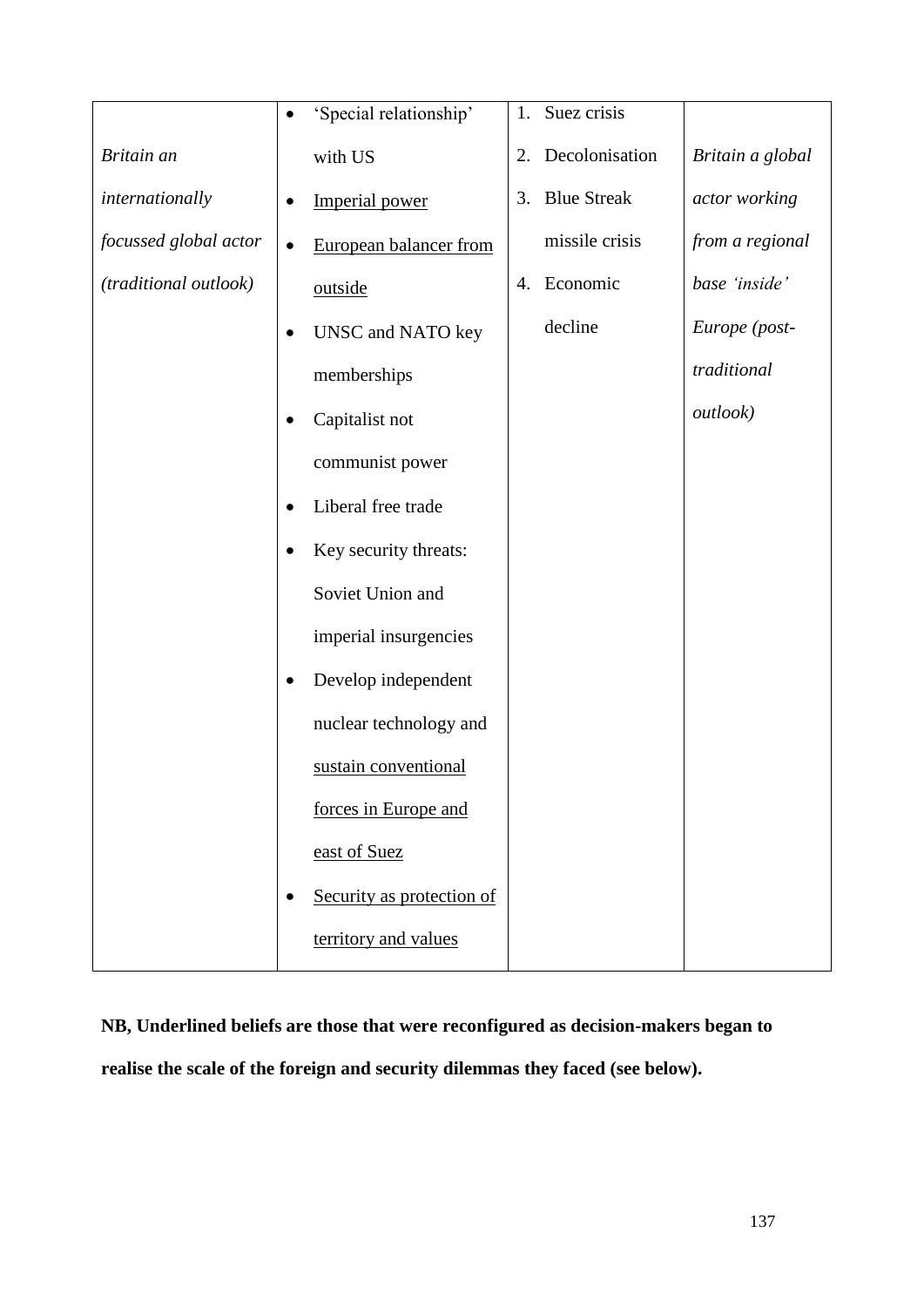Table 1 illustrates how we have enacted the traditions and dilemmas framework for understanding the interaction between beliefs and traditions in British foreign and security policy at a time of upheaval in the international system. In the left column we identify the pre-1973 tradition of thought about Britain's identity, role in the world and the concomitant foreign and security posture which was encapsulated by Churchill and widely accepted by politicians across the political spectrum. This was the vision of Britain operating at the intersection of its three circles of power and influence to shape global developments. It fed through into, for instance, Harold Macmillan's conviction that Britain could play Greece to America's Rome by helping Washington learn how to execute responsibly its new found global great power status, and simultaneously turn that power in Machiavellian fashion to serve British interests. Flawed though it was, according to Nigel Ashton, the Greek-Roman rendering of the 'special relationship' lasted well into Macmillan's time as prime minister, 1957-63 (Ashton: 697-698). In the other circles, the Commonwealth provided Britain with diplomatic connections and economic resources, and London looked to encourage European integration but very much from the outside.

In the second column above we identify the web of beliefs that sustained the Churchiallian tradition. This is the tradition that informed the British establishment's interpretation of Britain as a global actor in the early post-war years. The first three beliefs were those associated with Britain's geopolitical position. First, the newly discovered wartime 'special relationship' with the US was built on the shared history of recent military endeavour against the Axis powers, intelligence sharing, cultural connections and common language. Second, the Commonwealth was important because it was 'considered to be the source of [Britain's] structural power at the time' (Váška 2009: 121). Continental Europe remained the most problematic of the three circles and certainly in the first fifteen years after 1945 British policymakers could not quite let go of the idea that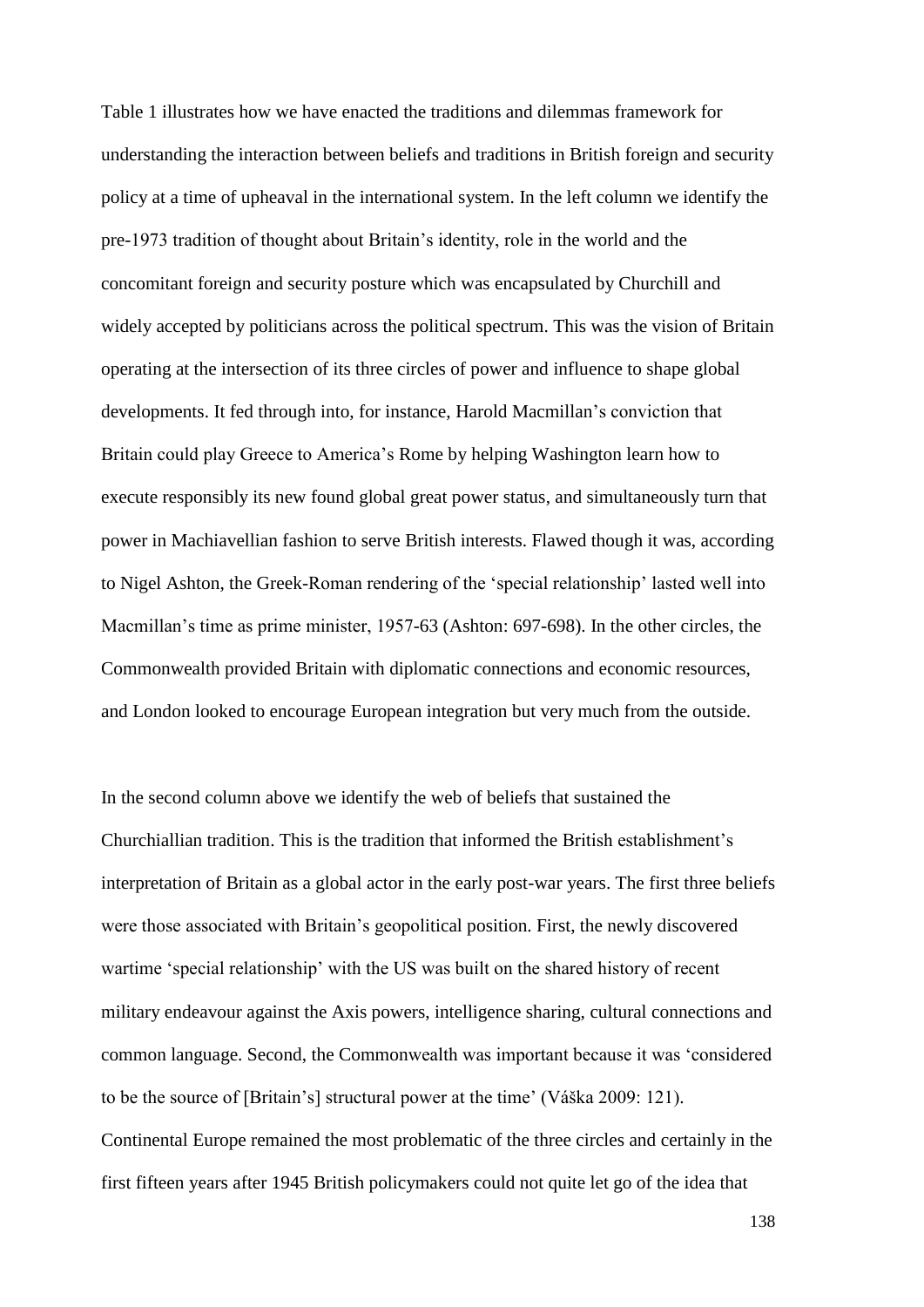Britain should act as a balancer outside rather than inside Europe. London stood aloof from the creation of the European Coal and Steel Community (ECSC) in 1950-52, the European Defence Community (EDC) in 1950-54, of which Churchill was extremely critical, and then the Rome Treaty that led to the establishment of the EEC in 1957.

The remaining beliefs that informed and were informed by this tradition flowed from how British policymakers viewed Britain's identity as a global actor in these circles of influence, and how they constructed global developments in the emerging Cold War as threats to British security and interests. Fourth, then, alliance building in NATO led by its trusted partner of choice, the US, trumped anything the Europeans might have hoped to build in the form of the EDC. A seat at the UN P-5 table reinforced Britain's selfperception as a great global power. Fifth and sixthly, policymakers saw Britain's identity firmly within the 'Western' camp as a capitalist power pursuing liberal free trade abroad combined with nationalisation of key industries such as the coal and steel at home, particularly under the reforming Clement Attlee governments of 1945-51. They were combined uneasily with elements of an imperial posture in short-lived Franco-British designs in 1946-48 to recolonise parts of the Belgian Congo to build a European 'Third Force' distinct from both Soviet style Communism and US style capitalism (Kent and Young 1989). Thus, policies inspired by the 'socialist' tradition could be said to have been one of the mitigating factors against Britain's closer entanglement in what was seen as a Christian Democratic and capitalist continental Europe in the early years of the integration project. Meanwhile, collaborative ventures as the doomed Third Force seemed to teach London elites that its European neighbours would not provide Britain with the requisite stability or resources to pursue its security interests in the emerging Cold War, hence the much-vaunted turn to NATO in 1949.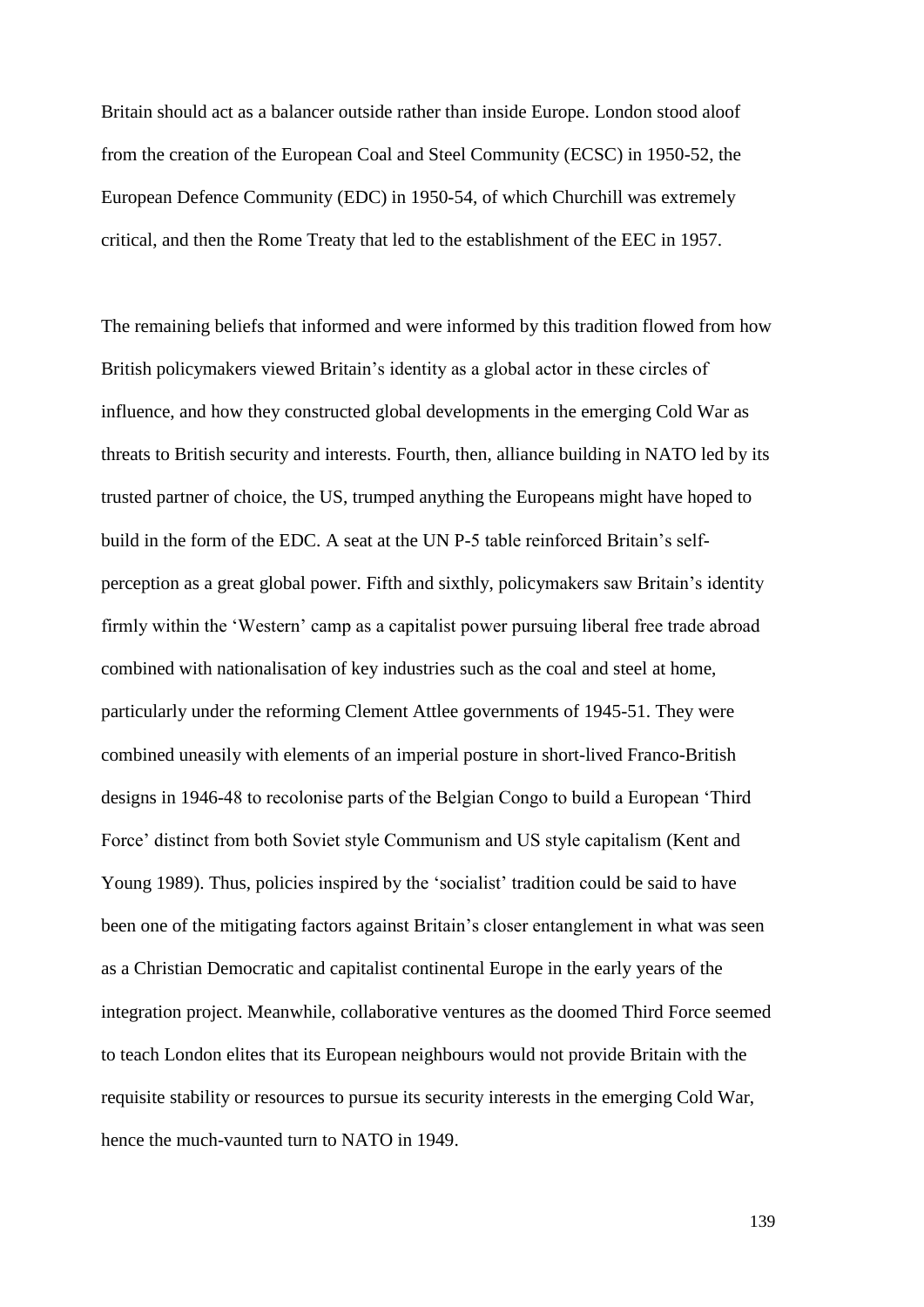Seventh, the core security challenge facing Britain was no longer from Germany (although it was not ruled out, even in its divided and externally managed state) but from the Soviet Union. In addition to fears about the Soviet threat to UK territory, colonial insurgencies such as in Malaya kept London's focus on the global picture and in a state of tension about Communist incursions into 'Western-friendly' territories. Combining great power pretensions with basic security concerns there was, eighthly, a belief that Britain should develop the 'ultimate' deterrent of nuclear weapons, and that its 'bomb' should be independent of US input. Research and development that began under the Attlee Labour governments continued unabated through the Conservative years 1951-55 when Churchill was back in power (see Mawdsley 2013, in this collection). This was a source of broad but not total cross-party agreement from the leaderships. For example, the 'Keep Left' wing of the Labour Party questioned the ethics of nuclear weapons research and testing and was suspicious of what it saw as Britain's slavish adherence to US security practices. The final belief is a touch harder to pin down but it can be summarised as the assumption that security at this time was about national survival and the protection of national interests. This belief consisted of a 'hard' security agenda emphasising the protection of national territory, colonial territories and the territorial integrity of liberal democratic states against a potentially revanchist Germany and/or Communist Soviet Union.

The web of beliefs that sustained this traditional approach to British foreign and security policy sat in a dynamic relationship with each other, so that as new knowledge came to light that caused individuals to reconsider their faith in one belief, so other beliefs became destabilized and subject to reassessment. The underlined beliefs in Table 1 are those that changed, as policymakers perceived that the Churchillian conception of British foreign and security policy was no longer sustainable in the first two decades after the Second World War.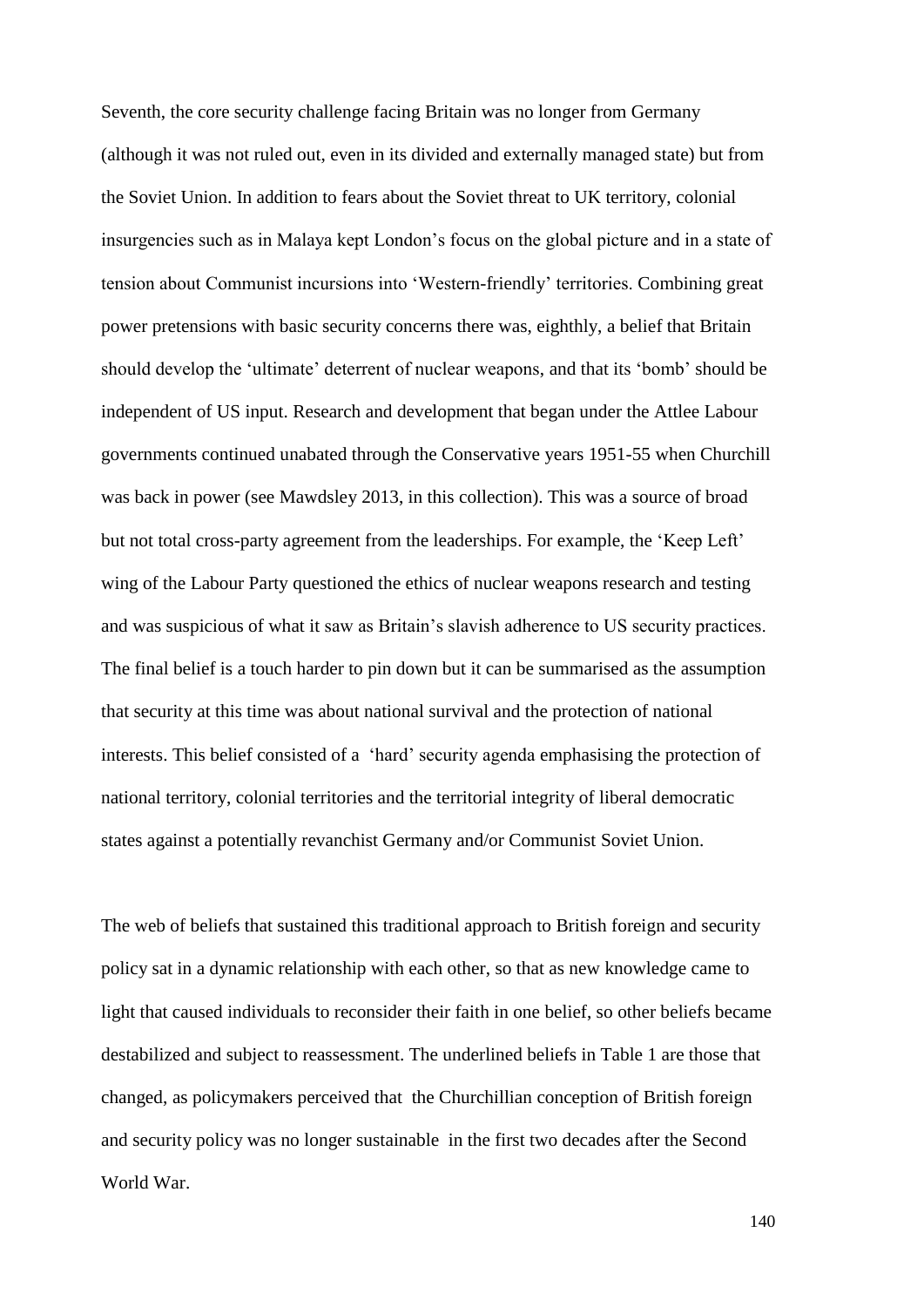Four dilemmas were most apparent in bringing about this reassessment. First, the Suez crisis of 1956 taught British leaders the lesson that it was dangerous to act contrary to the wishes, and/or without the support of, the Washington government. It further damaged relations with France after the failure of the Third Force, and was widely vilified as the desperate actions of a colonial power in decline. Suez therefore bolstered the US circle, disrupted Britain's leadership of the Commonwealth circle and left the Europe circle as indecipherable to London as before. The second dilemma came from decolonisation. The Suez affair confirmed in the Commonwealth circle that Britain could no longer exert the global leadership it once did as countries formerly administered by the Empire called for independence to make their own way in the world. This process began with India and Pakistan in 1947 and the pace rapidly picked up in the 1960s as the 'winds of change' blew through the British territories in Africa.

The third dilemma struck at the heart of Britain's security concerns and great power pretensions – the Skybolt missile crisis leading to the Nassau Agreement of December 1960-62. The John F. Kennedy administration's planned cancellation of the Skybolt missile system announced in late 1962 would have singlehandedly destroyed the opportunity for a UK nuclear deterrent in the 1960s. The Nassau Agreement Kennedy negotiated with Prime Minister Macmillan enabled Britain to buy the replacement Polaris system for use with British warheads. Nassau showed that the British were fundamentally reliant on the US for the ultimate security guarantee; that the defence of Europe against a conventional or Soviet threat needed more in the way of a British and/or European effort in case the US could not or chose not to be involved in a hot war; and it emphasised the fragility of the economic basis on which Britain's great power pretensions were being maintained.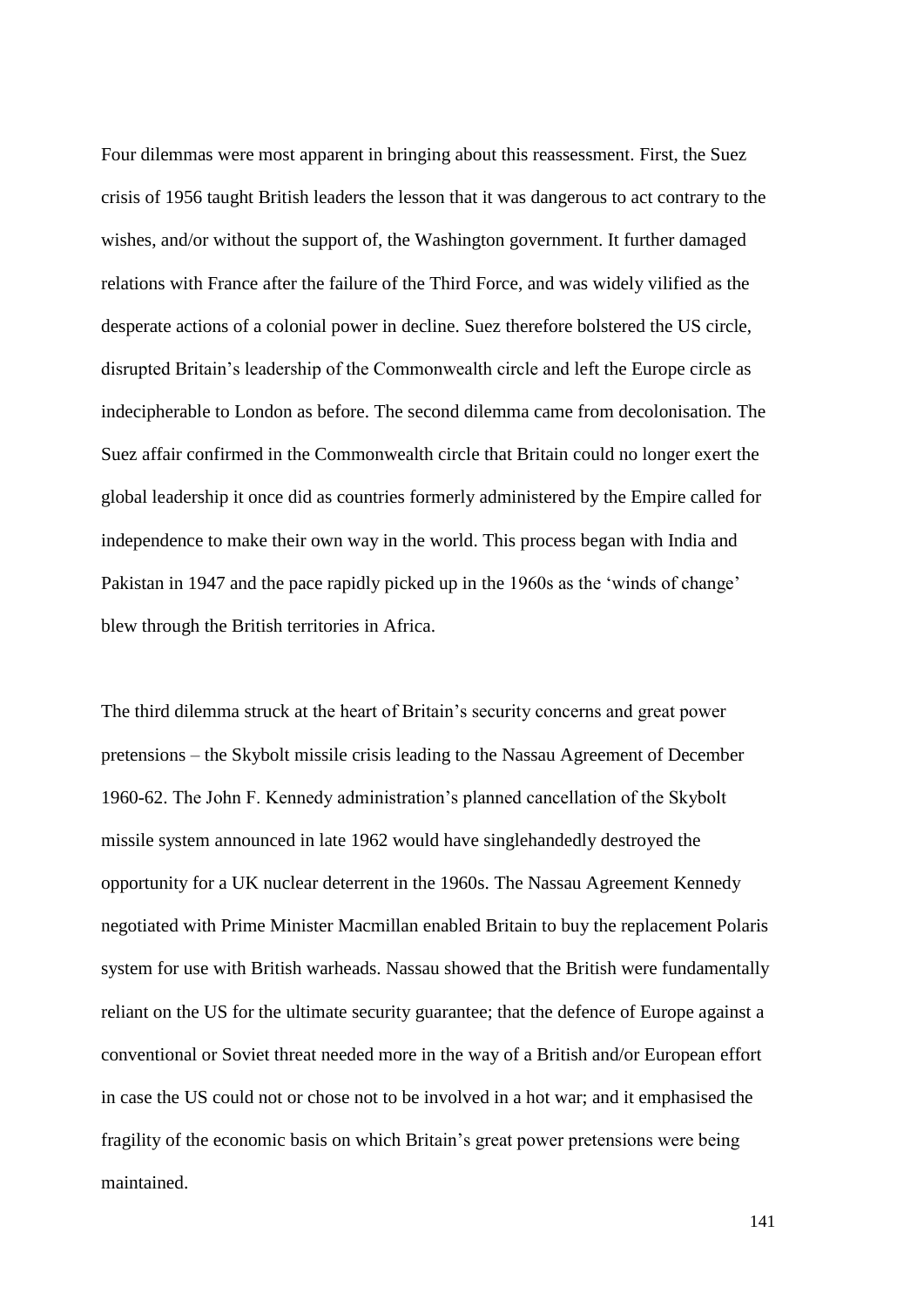This links to the final dilemma which was new knowledge about Britain's ailing economy and changing trade patterns away from the Commonwealth and towards Europe, both of which impinged on the relative balance London elites accorded the three circles in their foreign and security policy thinking. The British economy suffered low rates of growth compared to its European counterparts in the first three decades after the Second World War; its share of global markets plummeted from 25% in 1950 such that by 2000 it was just 5% (Váška 2009: 123). It was only when the Treasury took a firm and what became a 'critical' grip through the Lee Report of 1961, however, that the message started to hit home to Macmillan and his Cabinet (Toomey 2003: 229) that Europe might be a solution. It was underscored by the discovery that the Commonwealth had been replaced at the beginning of the 1960s by the EEC as Britain's main trading partner (Váška 2009: 123).

Together, this series of dilemmas added up to a period within which new knowledge about Britain's reduced standing in the world as the country at large prompted decisionmaking elites to fear for the nation's future health, and they added up to one big dilemma: the dilemma of decline. The first application to join the EEC was launched by the Macmillan's Conservative government in 1961-63 on the basis of economic calculations about the British interest, not any sudden conversion to the European ideal. It offered 'a potentially valuable solution to a period of economic and political difficulty' (Kavanagh and Morris 1994: 106). Labour's Harold Wilson launched a second and similarly unsuccessful application in 1967 on the same calculation of costs and benefits to Britain's ability to play out a great power role without getting its economy in order (see Daddow 2003). In particular, the stabilisation loan of £850 million from the International Monetary Fund loan in 1964-65 could not stave off the devaluation of sterling in November 1967 or the need for a further IMF loan in 1968 (Váška 2009: 126-27). Defence cuts and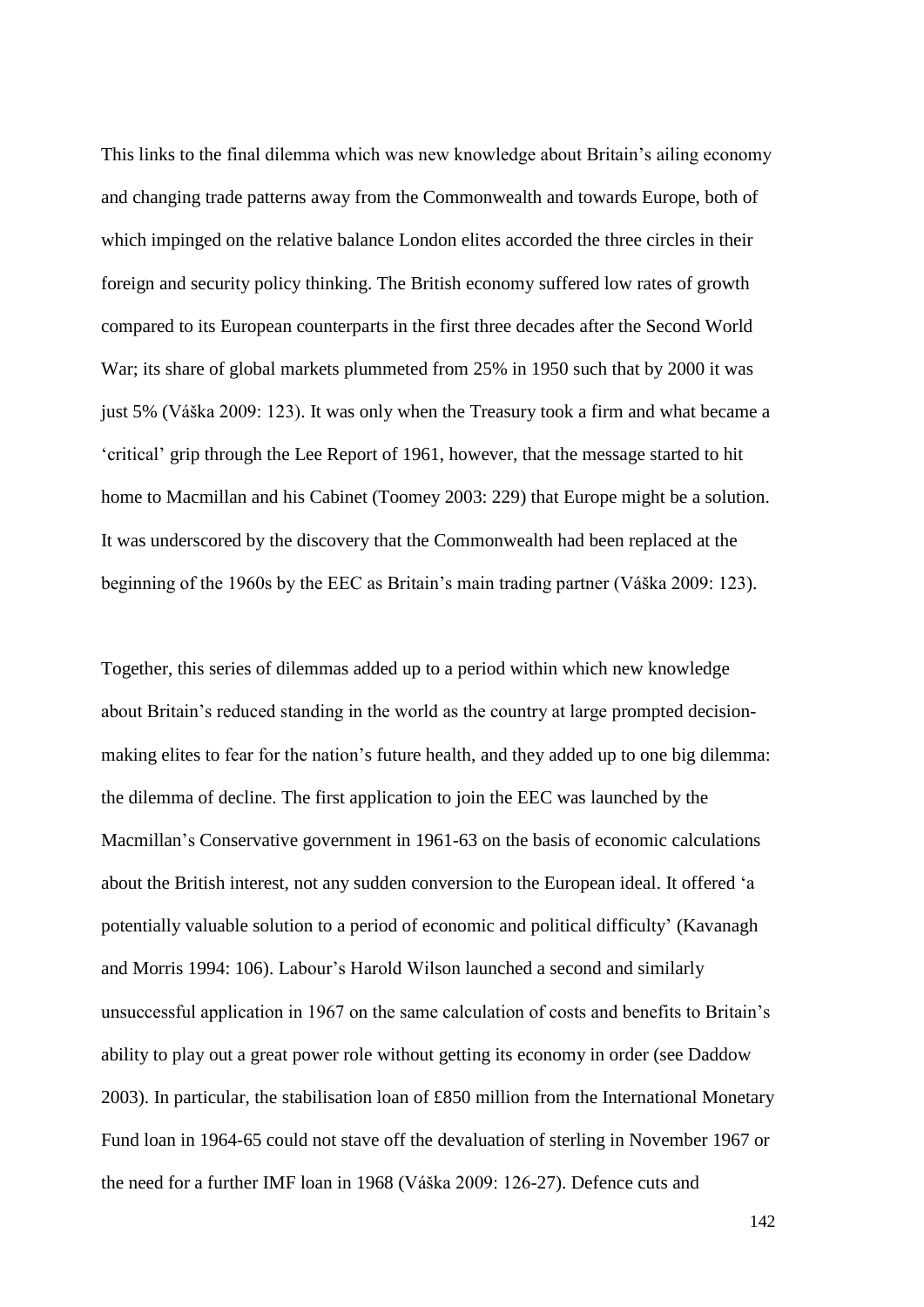retrenchment to bases east of the Suez Canal exposed as a sham Britain's ability to maintain a global presence because it meant the 'end of Britain's global military role' and confirmed its reduced status compared to the US and Soviet Union. As Toye (2008: 369) notes: 'The [Lyndon] Johnson administration saw this as weakening the fight against communism in South-East Asia, and the State Department determined that it would no longer make favourable comparisons between Wilson and Churchill as it had previously'.

Britain finally joined the EEC under Edward Heath in 1973, marking what Váška (2009) calls the onset of a post-traditional foreign and security policy. It was not 'modern' because memories of the past still haunted policy-makers who had been schooled on Empire and – largely – global military successes, memories which resonate to this day (Daddow 2011; Gaskarth 2013). In this section we discussed the interaction between traditions and beliefs about British foreign and security policy in the period 1945-73, and seen how these altered in response to dilemmas. The next section will use this framework to assess the traditions, beliefs and dilemmas that altered British security thought and practice after the Cold War.

## **RECONFIGURING THE TRADITION: FROM POST-WAR TO POST-COLD WAR**

In the post-Cold war era, a new dilemma for policymakers emerged: how could they plan for Britain's security in the apparent absence of existential threats? When the Soviet Union collapsed, it left the UK operating in a security environment that was less threatening than at any time since perhaps the 1830s. The downfall of communist regimes across the European continent meant that social democracies such as Britain no longer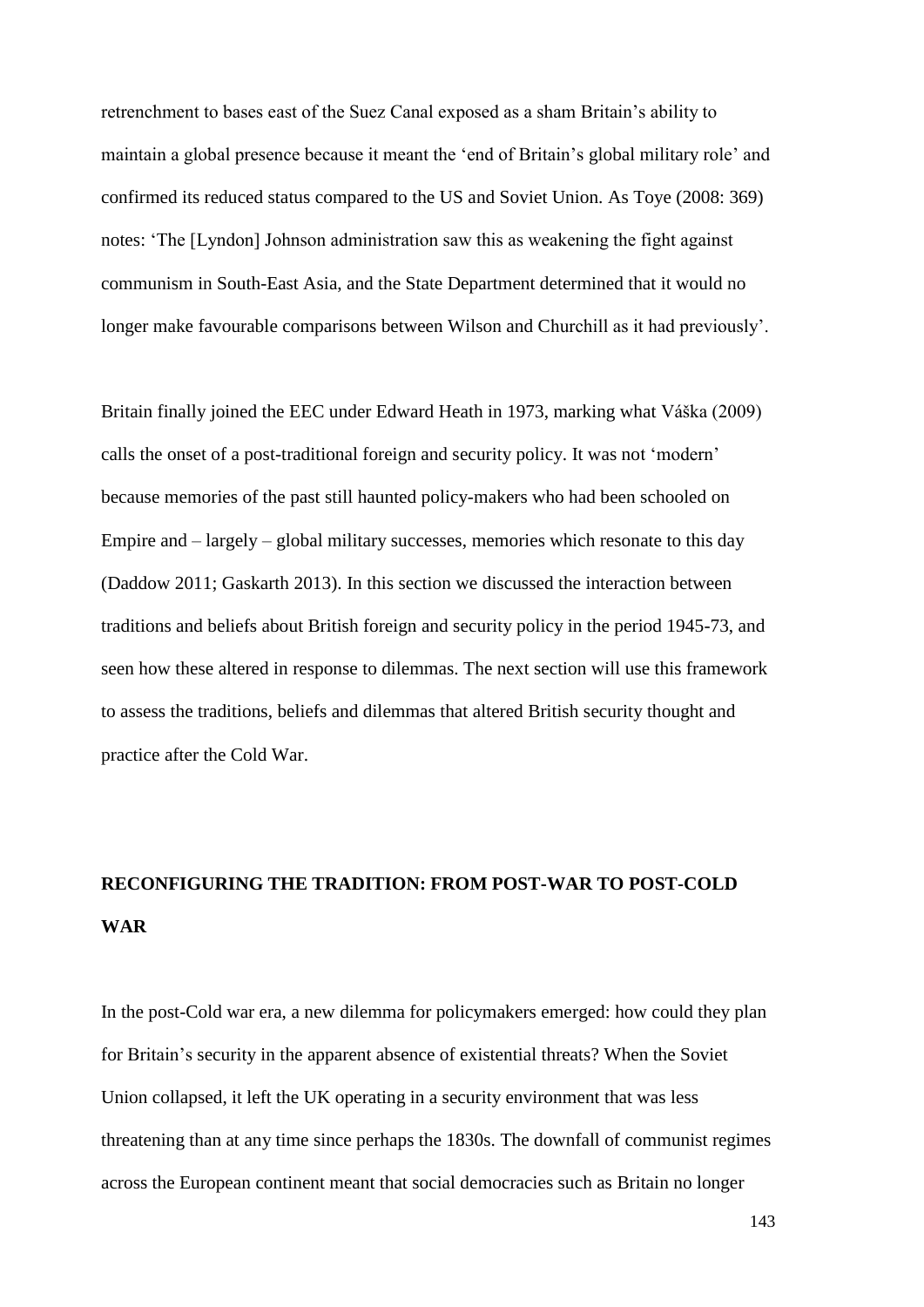had to be wary of internal or external ideological challenges. As Malcolm Chalmers puts it, Europe had 'evolved into a deeply rooted "peace community"' in which war between European states was no longer 'a factor in defence planning' (Chalmers 2011: 25).

So many of the trappings of great power status are bound up with military capability  $$ whether possession of an independent nuclear deterrent (Allen 2011; Wallace and Philips 2009: 270), or the capacity to deploy a division-sized force into combat within a matter of months (King 2011) – that an absence of threat might have posed problems for Britain's great power identity. However, in a famous speech to the Conservative party conference in 1995, the then Defence Secretary, Michael Portillo, declared: 'we are not ashamed to celebrate Britain's military prowess...to remind the world that this great nation will not be put upon, before evoking the motto of the SAS, 'Who Dares Wins' as a rallying cry of national purpose (Portillo 1995). Yet the sentiments Portillo evoked were already anachronistic. No other state was trying to 'put upon' the UK in the decade after the Cold War ended. Nor, even eighteen years later, has any state emerged to pose an existential threat to Britain's survival as a territory or political community.

The first serious effort to strategize Britain's defence planning after the Cold War, the 1998 Strategic Defence Review (SDR), began with the declaration that: 'there is today no direct military threat to the United Kingdom or Western Europe. Nor do we foresee the reemergence of such a threat' (MOD, 1998: 8). Although it went on to suggest that instability in Bosnia and Kosovo threatened British security, and instability in Africa might do so indirectly, it did not discuss existential threats to the UK itself, but possible threats to individual citizens or British interests abroad. Such threats were far more diffuse and open to interpretive dispute compared to the overwhelming danger of invasion or, later, nuclear annihilation, that the UK had faced for much of the twentieth century.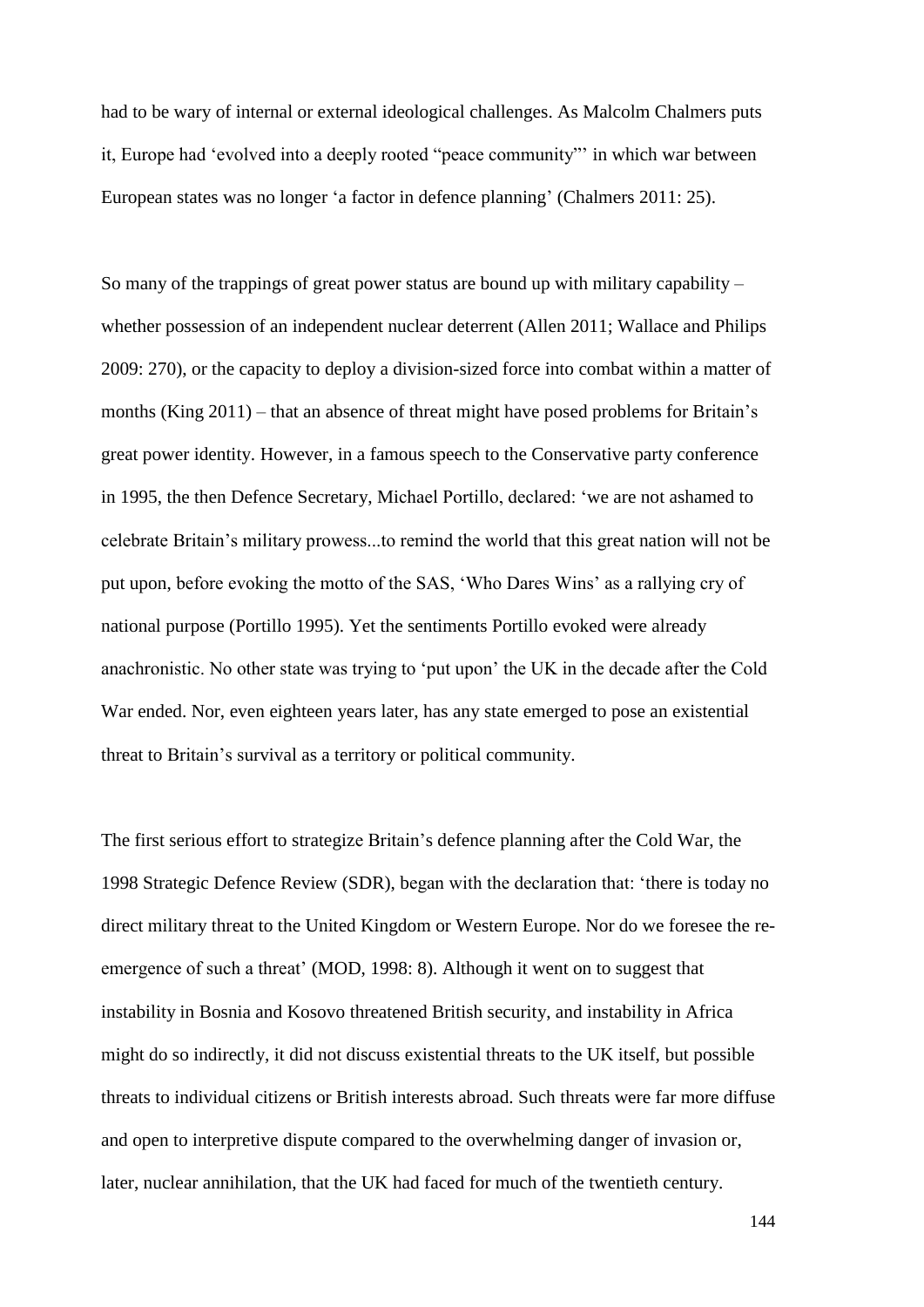In the aftermath of the Cold War, Britain reduced its forces by a third and its defence budget declined by 23% in real terms between 1990 and 1998 (MOD 1998: 9). In the absence of existential security threats, and facing recession at home, the UK adopted a circumspect approach to military commitments abroad. When ethnic conflict broke out in the Balkans with the break-up of Yugoslavia, the UK deliberately limited the mandate of UN forces on the ground – of which British forces were a significant part – to avoid becoming embroiled in offensive operations (Kampfner 2003: 37). It also actively resisted efforts to involve the Security Council in the ethnic conflict in Rwanda (Curtis 2004: 281- 282).

However, the human cost of these policies and the responsibility Britain held for blocking attempts to confront human rights abuses in Bosnia and Rwanda with force meant that Britain's identity as an effective military and political actor was tarnished. When ethnic conflict broke out in Kosovo in 1998, it is possible to see a desire to reaffirm British leadership in the region and thereby reassert Britain's great power status. Tim Garden notes that: 'From the start the UK Government saw itself in a leading role in Europe, in NATO and in the UN', citing Robin Cook's statement to the house that: 'No nation has done more to seek a peaceful settlement for Kosovo than Britain. It was Britain that convened and chaired the Heathrow meeting of the Contact Group …It was Britain which then made a leading contribution to the verification mission to police the supposed ceasefire. It was Britain and France that jointly chaired the peace talks at Rambouillet and in Paris' (Garden 2000). Cook favourably contrasted the restoration of Britain's identity as a leading power with the previous administration's more cautious approach to the use of force during the Bosnian war: 'Milosevic was beaten in Kosovo. If our predecessors in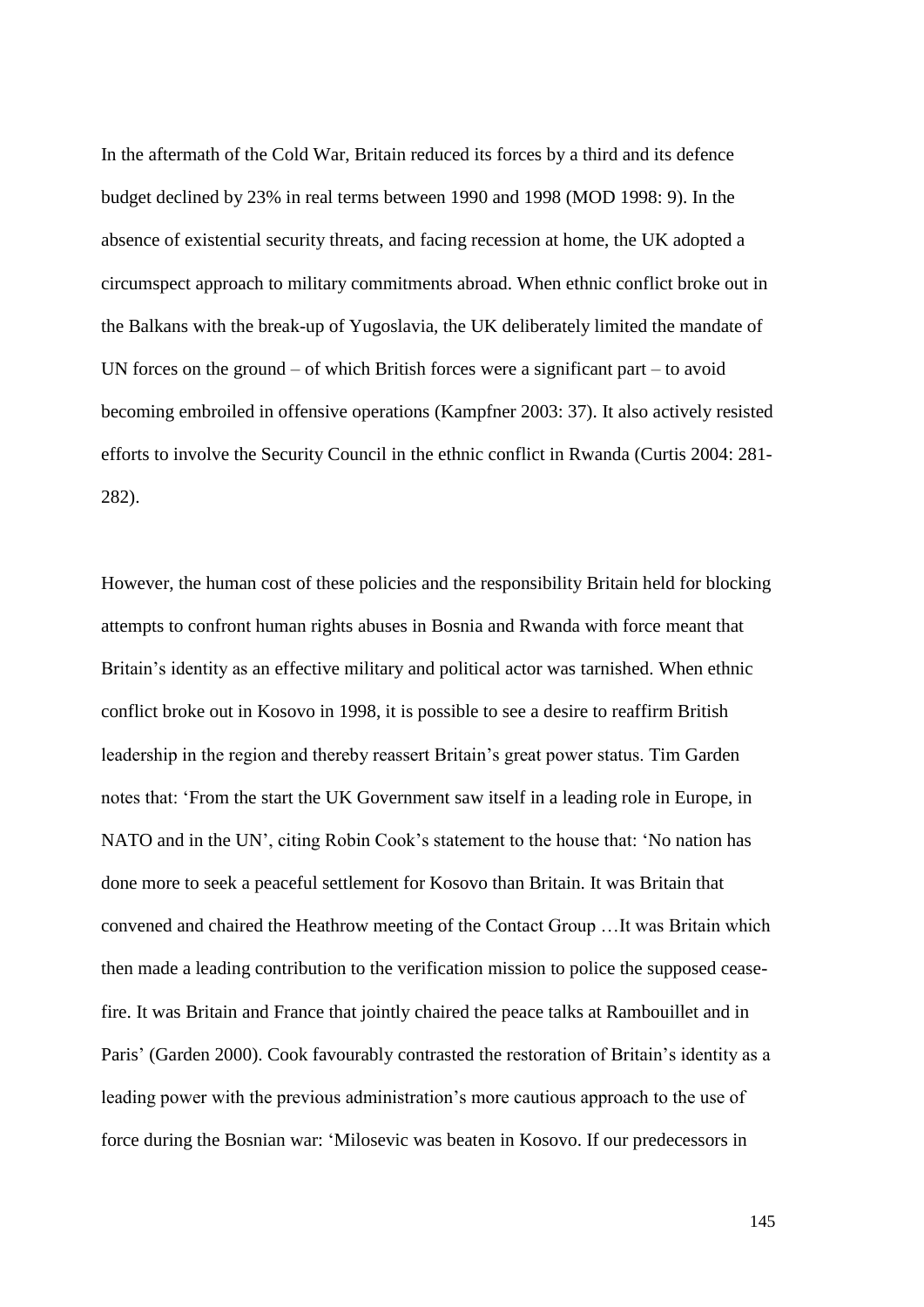Government had acted as decisively to stop him in the past decade then we would never have seen the tragedy of Kosovo (Cook 1999).

The human rights abuses committed in Kosovo by Serbian forces were on a far smaller scale than those which had occurred in Bosnia. What was arguably different was, in part, the desire to reaffirm British leadership by adopting a more active approach to confronting ethnic conflict. Doing so allowed Britain to express its status as a great power, demonstrated its capacity for military action, and in the process, justified the continuation of high levels of defence spending despite the lack of a significant threat to the mainland. As such, it served a number of political ends. To gain international support for military action in what was a civil conflict, a number of overlapping traditions were evoked. Most prominently, neoliberal beliefs about the globalising character of world politics and the increasing interconnections between communities, both economic and political, contributed to the sense that previous assumptions about sovereignty no longer applied. Westphalian categories of foreign and domestic, inside and outside the state, standing in the way of intervention, were dismissed in favour of a belief that globalisation had made them redundant. Interdependence, it was argued, exaggerated the susceptibility of states to security threats, while global media technologies brought an immediacy and urgency to the pictures and stories of human suffering from far flung parts of the world.

Importantly, this belief about political transformation was directly linked with the tradition of neoliberalism by policymakers. For instance, Tony Blair asserted in his Chicago speech in 1999 that:

Globalisation has transformed our economies and our working practices…We are all internationalists now, whether we like it or not. We cannot refuse to participate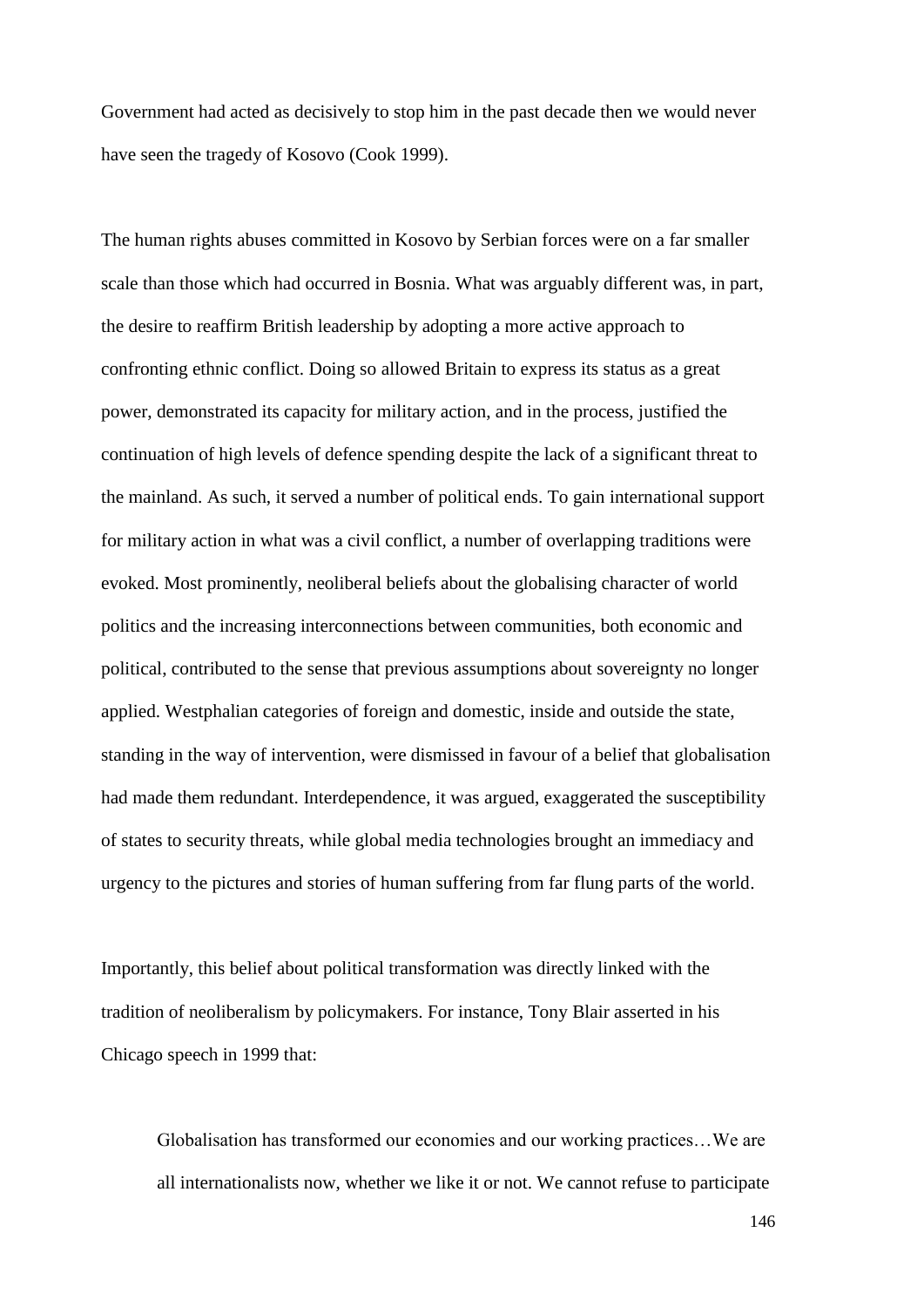in global markets if we want to prosper. We cannot ignore new political ideas in other counties if we want to innovate. We cannot turn our backs on conflicts and the violation of human rights within other countries if we want still to be secure (Blair 1999b).

Underpinning this argument was the globalising and universalising tradition of neoliberalism. Neoliberal economics, opening up markets and creating social links across borders were seen as feeding into a process of spreading universal political values. Robin Cook argued the following year that:

the age of globalisation is creating more progressive pressures. Regimes which govern their citizens by fear and repression cannot expect the same people to display the creativity and innovation in the workplace which are essential for a knowledge-based economy (Cook 2000).

The result of this interdependence was, for New Labour policymakers, a pressure to converge around a common set of global beliefs, a 'global alliance for global values, as Blair described it (Blair 2006b).

Importantly for security, this led to a belief that challenges to these values abroad constituted a threat to Britain, via this sense of global interconnectedness. At the regional level, geographical proximity lent weight to the sense of direct British interests under threat. In his statement to the House of Commons on 23 March 1999, Blair argued for action on the basis that: 'If Kosovo was left to the mercy of Serbian repression, there is not merely a risk but a probability of re-igniting unrest in Albania; Macedonia destabilised; almost certain knock-on effects in Bosnia; and further tension between Greece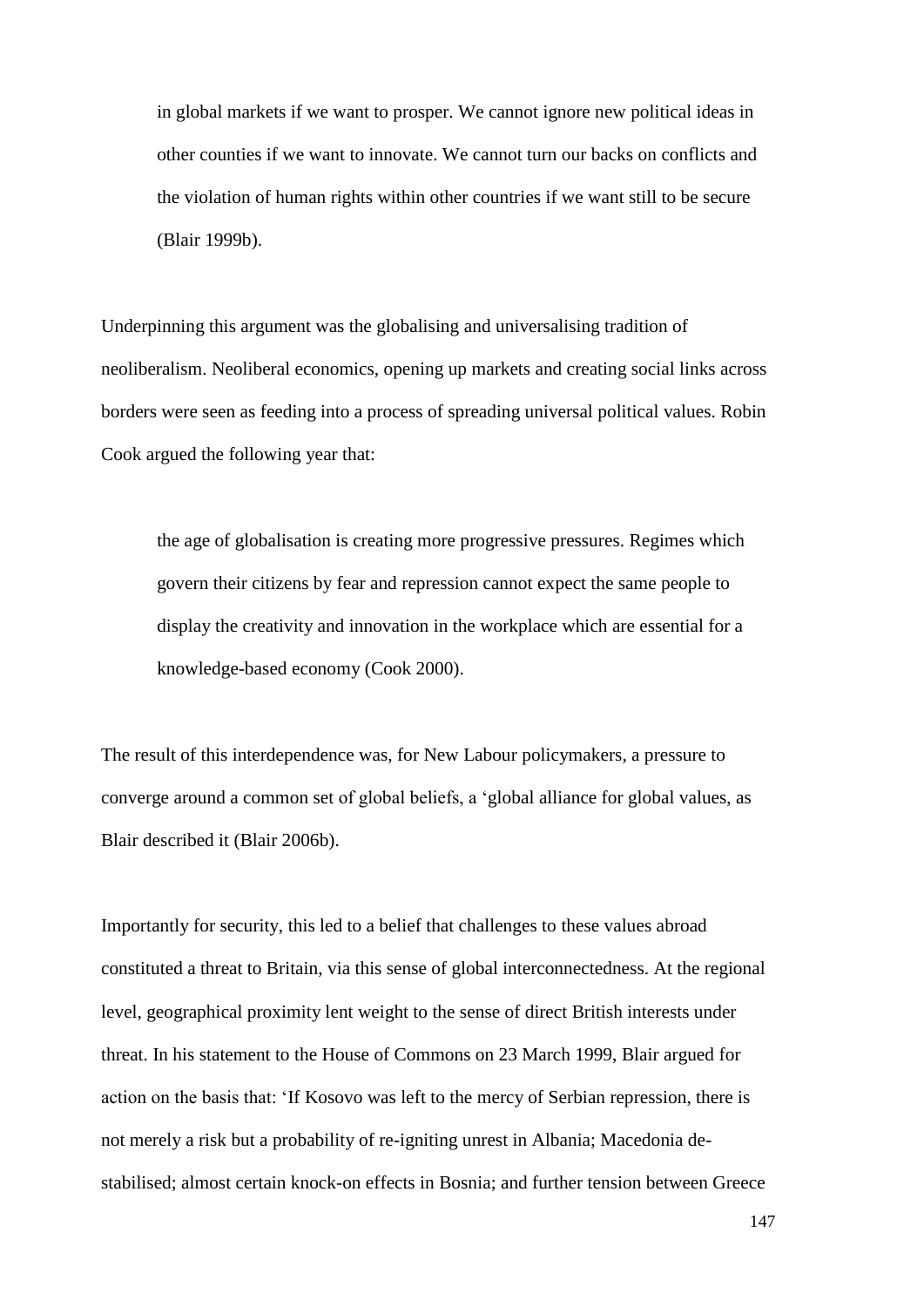and Turkey' (Blair 1999a). Putting Britain in the position of regional spokesman, he asserted that: 'There are strategic interests for the whole of Europe at stake' (Blair 1999a). However, the same processes would, for Blair, also have global ramifications. In a reflective speech towards the end of his Premiership, Blair argued that the lesson of Kosovo was that: 'the rule book of international politics has been torn up. Interdependence – the fact of a crisis somewhere becoming a crisis everywhere – makes a mockery of traditional views of national interest' (Blair 2006c). In response to Kosovo, Robin Cook called for a 'new internationalism', transposing a term from the socialist tradition onto a narrative accepting of the neoliberal forces of globalisation (Cook 1999).

The same logics of regional risks becoming globalised, increasing need for intervention, and Britain's role as a leading power, were all evident in the UK's response to the dilemma of how to deal with the global phenomenon of Islamist terrorism. Although it was common for security policymakers to emphasise the extent to which 9/11 represented a major change in the security environment, Blair argued that: 'At another level, it made sense of developments' he had 'seen growing in the world these past years' (Blair 2010: 345). In particular, he depicted Britain as embroiled in 'a battle that was ideological…about the force and consequence of globalisation' (Blair 2010: 346). In response to the growth in Islamist terrorism, Blair argued elsewhere that: 'we have to act, not react; we have to do so on the basis of prediction not certainty; and such action will often, usually indeed, be outside of our own territory' (Blair 2006c). In other words, actions in the name of British security would be based on the looser basis of probability and prediction rather than material evidence. To gain international support for them, Blair argued for: 'an agreed basis of principle, of values that are shared and fair. Common action only works when founded on common values' (Blair 2006c).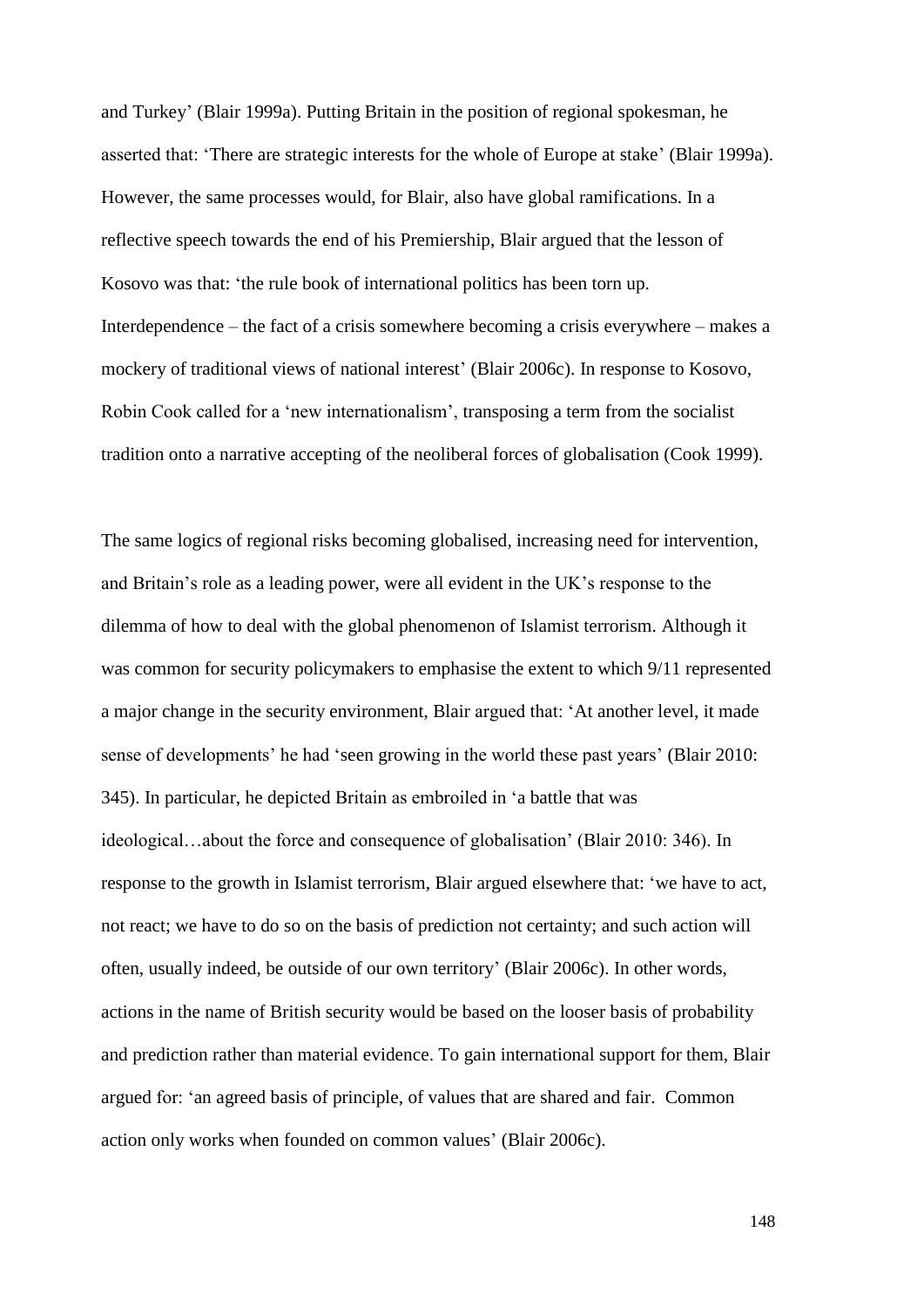From an interpretivist perspective, the agreed basis Blair evoked is perhaps as revealing by its omissions as by what it included. In conjuring up supposedly 'global values', largely derived from a liberal democratic tradition of 'liberty, democracy, tolerance, justice', it is striking that there is no mention of human rights in the entire speech, and only one mention of the rule of law, centred on events in Iraq. Neither are human rights mentioned at all in the second of his three valedictory speeches on foreign policy in 2006, specifically dedicated to outlining the basis of these 'global' values. To the fore then, in fact, was the neoliberal emphasis on free markets and democratic governance, rather than other possible aspects of this tradition like individual rights. Blair's characteristic framework for discussing security challenges was themed around a series of binary oppositions, such as the 'the age-old battle between progress and reaction', progressives versus conservatives, engagement versus isolation, modernity versus a 'pre-feudal' ideology, extremism versus 'the true voice of Islam', and the 'reactionary and regressive' in opposition to those who believe in democracy and liberty (Blair 2006a). In doing so, it is apparent that Blair offers a polarised, manichean world in which neoliberal economics and politics were privileged as 'progressive' and enlightened, with intervention in notionally sovereign states justified as part of a civilizing process.

On the face of it, the Conservative-Liberal coalition government from 2010 has questioned this appraisal of British security, certainly as far as New Labour's commitment of troops around the globe is concerned. David Cameron asserted in his first Mansion House speech in November 2010 that New Labour had, militarily, 'made too many commitments without the resources to back them up' (Cameron 2010). Although he did commit British forces to action in Libya five months later, it is notable that he emphasised: 'It is not about choosing the Government of Libya; that is an issue for the Libyan people' (Cameron 2011). In light of controversy over the legal basis to the 2003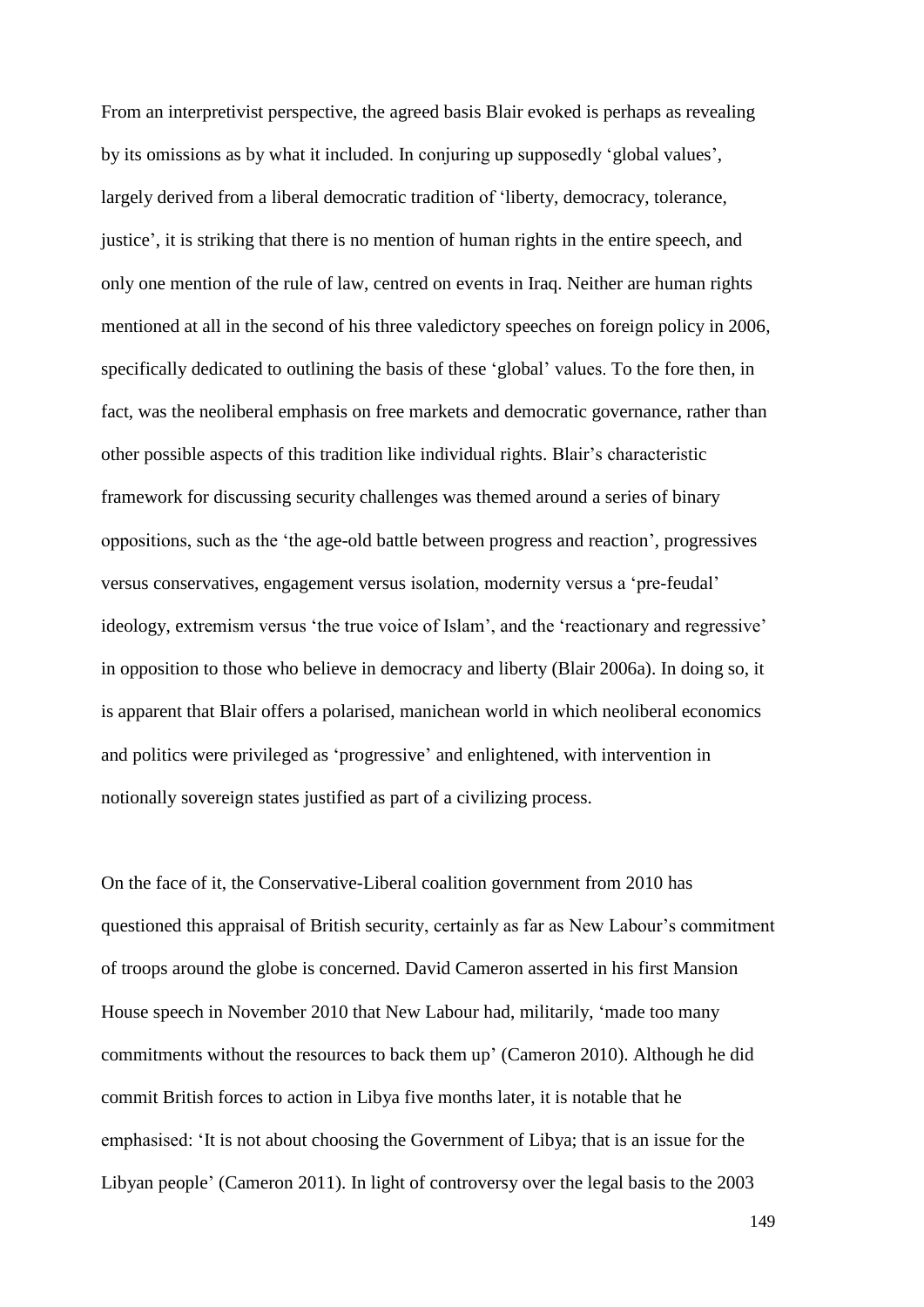Iraq war, Cameron introduced three key criteria to intervention: 'demonstrable need, regional support, and a clear legal basis' (Cameron 2011). The last two of these were absent from Blair's six criteria for action set out in his Chicago speech and suggested a greater emphasis on multilateralism and international law (see Daddow and Schnapper 2013). Yet, in security terms, it is arguable that Cameron was still committing Britain to a 'war of choice' rather than necessity. Just as Blair had attempted to link Kosovo to Europe's regional security, so Cameron also defended action on Libya in the same manner: 'We simply cannot have a situation where a failed pariah state festers on Europe's southern border' (Cameron 2011). The assumption that security threats required a response even if they were distant, and that Britain should play a leading role in international action, were accepted unchallenged.

In short, the tradition of neoliberalism at the 'end of history' has been a potent force in British security thinking in the post-Cold War era. Underlying beliefs about globalisation, interconnectedness, and the universalising pressure for 'global values' has encouraged policymakers to see indirect threats as of major importance. In the process, Britain has been able to continue, and reinforce, the performance of its self-identity as a global leader via the use of military force. As a result, it has largely avoided making difficult choices about demilitarisation and has made little effort to radically redesign its security forces to confront non-military threats from transnational crime, the environment, health risks, and insecurities in the structure of the neoliberal economic system.

#### **CONCLUSION**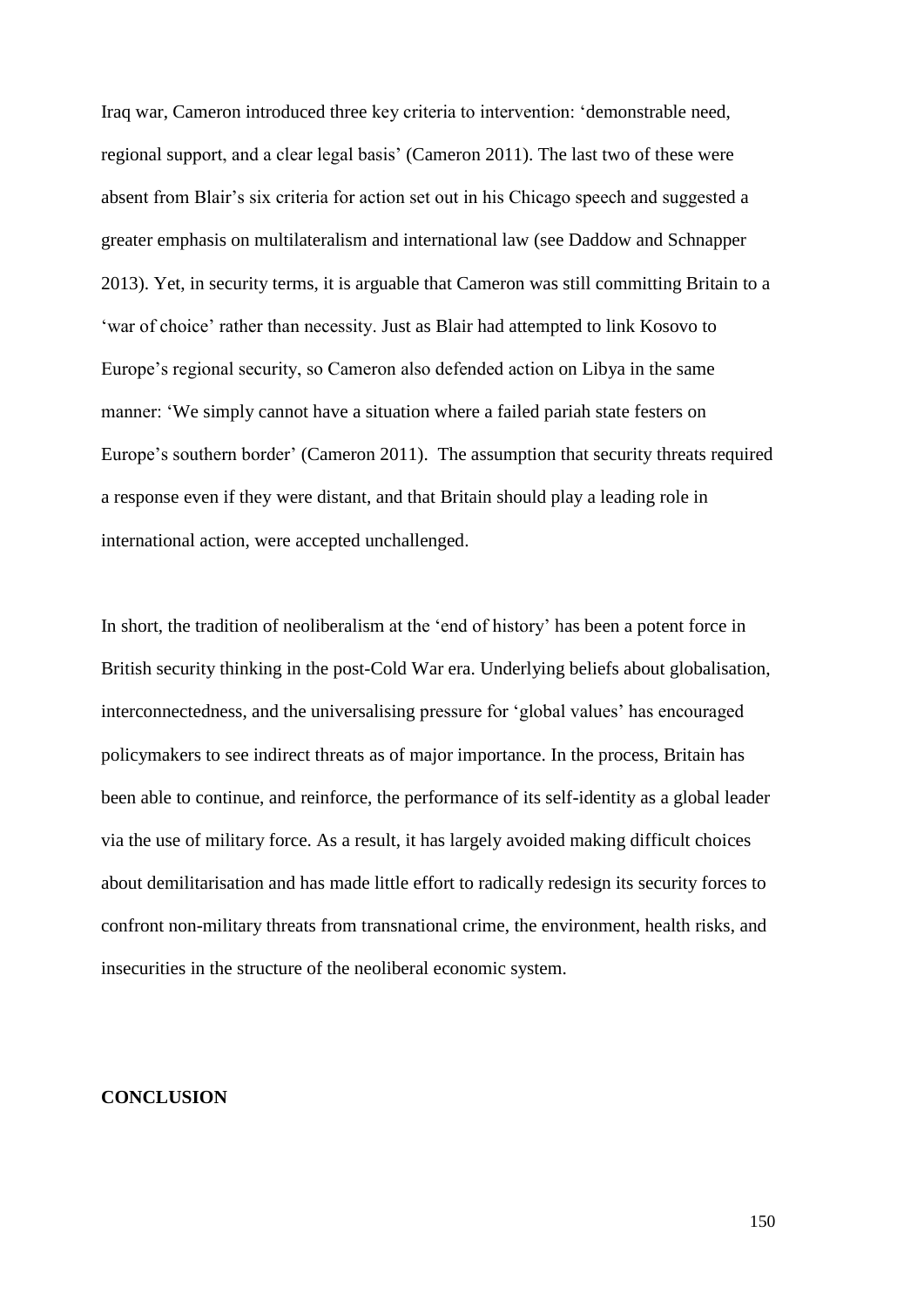This chapter explored the traditions and dilemmas that have informed British security thought and practice since 1945. Going back to the end of the Second World War we interpreted the composition of the underlying traditions that have been brought to bear in this realm, whilst illustrating how a series of dilemmas compelled policy elites, incrementally and reluctantly, to confront new knowledge and reconfigure their web of beliefs about how to secure and advance British security interests as a result. In the period 1945-73 policy-makers cleaved to a Realist understanding of security as an extension of foreign policy, all framed by the Churchillian tradition of seeing Britain as a 'great' global power positioned at the intersection of global diplomacy and military might. This was security achieved via the influence that came from Britain being a founder member of the P-5 of the UN and the NATO alliance, glossed rhetorically with enthusiastic talk of the vitality of the Anglo-American 'special relationship'. . The Commonwealth remnants of Empire helped Britain support its global troop commitments physically in the form of forward military bases and access to naval ports, and in the initial post-war years by providing a relatively secure economic foundation. Europe was the poor relation of the three circles; British decision-makers in both main political parties were interested in Europe but preferred not to be too closely associated with nascent moves to integration as they developed through the 1950s.

The end of the Cold War saw the 'Western' understanding of the 'end of history' give real impetus to the idea that the 'Cold War was 'won', with the neoliberal economic model itself becoming part of the security narrative British policymakers defended and promoted. The tradition of claiming 'great' power pretensions for Britain never left the rhetoric, as we have seen through our study of Blair and Cameron's speeches and writings on security. Policymaking elites bolted their new knowledge about the impact of globalisation onto the Churchill tradition. Significantly, they did not wish or seek to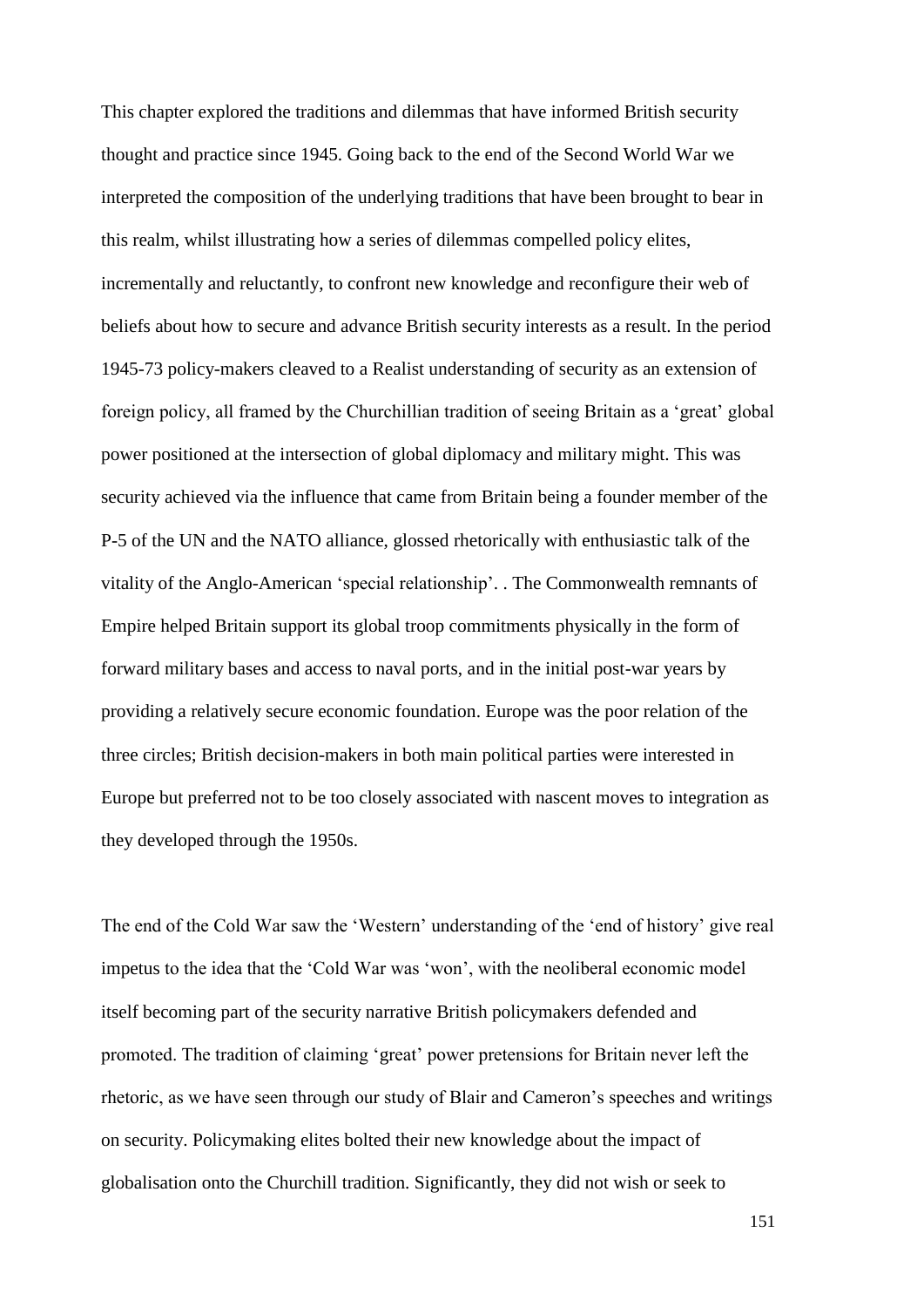overturn it, so much as rework Churchill for the modern era, in light of their understanding of 'new' realities after 1989. Their belief in the power of the 'special relationship' to advance British security continued to go hand in hand with a suspicion of the European dimension of British security (Liddle 2005), even as Britain was playing a leading role in redesigning and modernising European defence to cope with the challenges of ethnic cleansing and humanitarian crises in and around Europe's borders. As demands grow for a referendum on Britain's membership of the EU, the sense we have is that Britain may be about to enter a new phase of introspection into its security interests which may, should withdrawal from the EU be sought, lead to another upheaval to rival both 1973 and 1989.

### **REFERENCES**

- Allen, D. (2011) 'New Labour and Nuclear Weapons' in O. Daddow and J. Gaskarth, *British Foreign Policy: The New Labour Years*; Basingstoke: Palgrave, 139-153.
- Ashton, N.J. (2005) 'Harold Macmillan and the "Golden Days" of Anglo-American Relations Revisited, 1957-63', *Diplomatic History*, 29(4): 691-723.
- Blair, T. (1998) 'Statement announcing end of air strikes' 20 December. Online. Available HTTP:

[http://news.bbc.co.uk/1/hi/events/crisis\\_in\\_the\\_gulf/texts\\_and\\_transcripts/239134.stm](http://news.bbc.co.uk/1/hi/events/crisis_in_the_gulf/texts_and_transcripts/239134.stm) (accessed 12 February 2013).

Blair, T. (1999a) 'Statement on Kosovo to the House of Commons' 23 March. Online. Available HTTP: <http://www.guardian.co.uk/world/1999/mar/23/balkans.tonyblair> (accessed 12 February 2013).

Blair, T. (1999b) 'Doctrine of the International Community', Speech in Chicago, 23 April.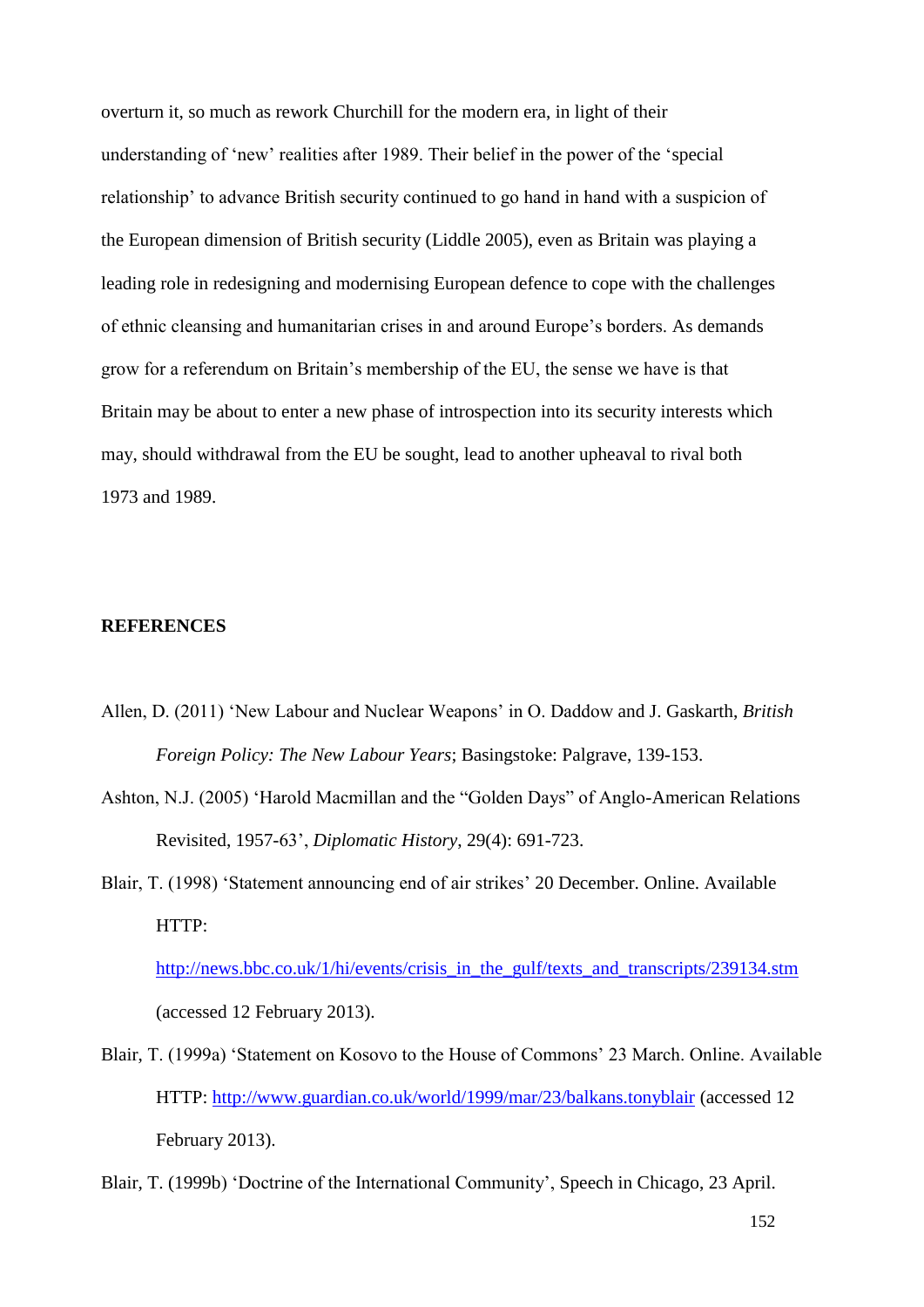Online. Available HTTP: [http://www.pbs.org/newshour/bb/international/jan-](http://www.pbs.org/newshour/bb/international/jan-june99/blair_doctrine4-23.html)

[june99/blair\\_doctrine4-23.html](http://www.pbs.org/newshour/bb/international/jan-june99/blair_doctrine4-23.html) (accessed 12 February 2013).

- Blair, T. (2006a) 'Clash about Civilisations', Speech in London, 21 March.
- Blair, T. (2006b) 'Global alliance for global values', Speech in Canberra, Australia, 27 March.
- Blair, T. (2006c) 'Reform of Global Institutions' Speech in Washington, D.C., USA, 26 May.
- Blair, T. (2010) *A Journey*, London: Hutchinson.
- Bonner, D. (2007) *Executive Measures, Terrorism and National Security: Have the Rules of the Game Changed?*, Aldershot: Ashgate.
- Bratberg, Ø. (2011) 'Ideas, Tradition and Norm Entrepreneurs: Retracing Guiding Principles of Foreign Policy in Blair and Chirac's Speeches on Iraq', *Review of International Studies*, 37(1): 327-48.
- Brown, S. (2013), 'An island once again', *The European*, 10 January. Online. Available HTTP: <http://www.theeuropean-magazine.com/935-brown-stuart/937-a-referendum-on-europe> (accessed 12 February 2013).
- Cameron, D. (2010) 'Speech to Lord Mayor's Banquet' 15 November. Online. Available HTTP: <http://www.number10.gov.uk/news/speech-to-lord-mayors-banquet/> (accessed 12 February 2013).
- Cameron, D. (2011) 'UN Security Council Resolution (Libya)' 18 March, Col 616. Online. Available HTTP:

[http://www.publications.parliament.uk/pa/cm201011/cmhansrd/cm110318/debtext](http://www.publications.parliament.uk/pa/cm201011/cmhansrd/cm110318/debtext/110318-0001.htm)

[/110318-0001.htm](http://www.publications.parliament.uk/pa/cm201011/cmhansrd/cm110318/debtext/110318-0001.htm) (accessed 12 February 2013).

Chalmers, M. (2011) 'Keeping Our Powder Dry?', *The RUSI Journal*, 156,1, 20-28.

Churchill, W. (1948) speech to Conservative Party Conference, official proceedings of Conservative Party Conference, Bodleian Library Special Collecti0ns, shelf mark NUA 2/1/56, 149-56.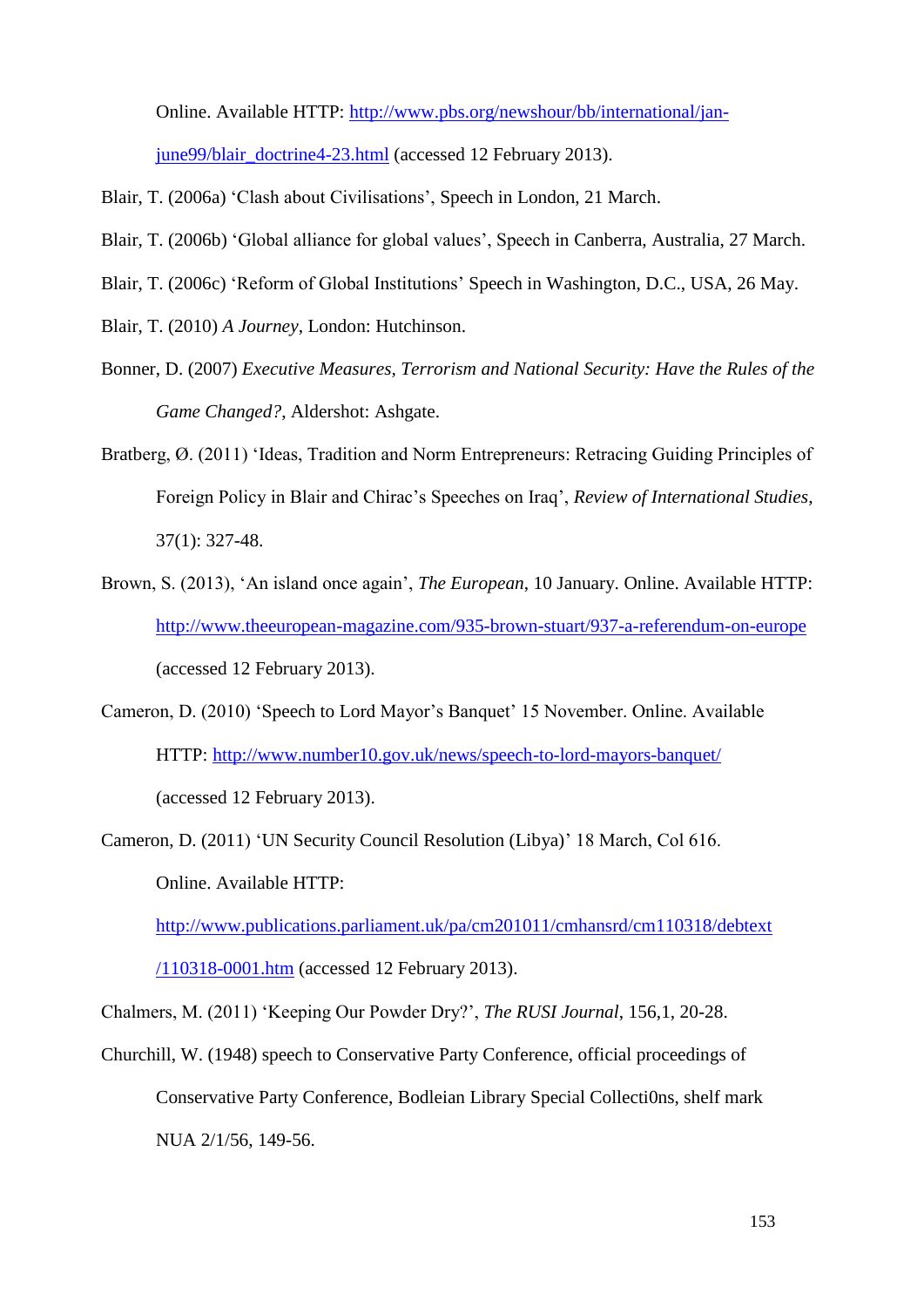Clancy, R. (2012) 'Britain is in an economic 'war'' says Cameron, *Daily Telegraph*, 19 November. Online. Available HTTP:

[http://www.telegraph.co.uk/finance/economics/9688715/Britain-is-in-an](http://www.telegraph.co.uk/finance/economics/9688715/Britain-is-in-an-economic-war-says-Cameron.html)[economic-war-says-Cameron.html](http://www.telegraph.co.uk/finance/economics/9688715/Britain-is-in-an-economic-war-says-Cameron.html) (accessed 12 February 2013).

- Clarke, M. (1988) 'The Policy-making Process', in M. Smith, S. Smith and B. White (eds) *British Foreign Policy: Tradition, Change and Transformation*, London: Hyman, pp.71-95.
- Coles, J. (2000) 'Making Foreign Policy Matter', *The RUSI Journal*, 145(3): 1-7.
- Cook, R. (1999) 'Speech to the Labour Party Conference', 28 September. Online. Available HTTP: [http://news.bbc.co.uk/1/hi/uk\\_politics/459926.stm](http://news.bbc.co.uk/1/hi/uk_politics/459926.stm) (accessed 13 February 2013).
- Cook, R. (2000) 'Foreign Policy and National Interest' Speech at Chatham House, 28 January.
- Curtis, M. (2004) 'Britain's Real Foreign Policy and the Failure of British Academia', *International Relations*, 18(3): 275-87.
- Daddow, O.J. (2003) 'Introduction: The Historiography of Wilson's Attempt to Take Britain into the EEC', in O.J. Daddow (ed.) *Harold Wilson and European Integration: Britain's Second Application to Join the EEC*, London: Frank Cass, pp.1-36.
- Daddow, O. (2011) *New Labour and the European Union: Blair and Brown's Logic of History*, Manchester: Manchester University Press.
- Daddow, O. and Gaskarth, J. (2011) 'Introduction: Blair, Brown and New Labour's Foreign Policy, 1997-2010', in O. Daddow and J. Gaskarth (eds) *British Foreign Policy: The New Labour Years*, Basingstoke: Palgrave Macmillan, pp.1-27.
- Daddow, O. and Schnapper, P. (2013) 'Liberal Intervention in the Foreign Policy Thinking of Tony Blair and David Cameron', *Cambridge Review of International Affairs* (forthcoming).
- Deighton, A. (2005) Working Paper, 'The Foreign Policy of British Prime Minister Tony Blair: Radical or Retrograde?', Centre for British Studies, Humboldt University Berlin, 11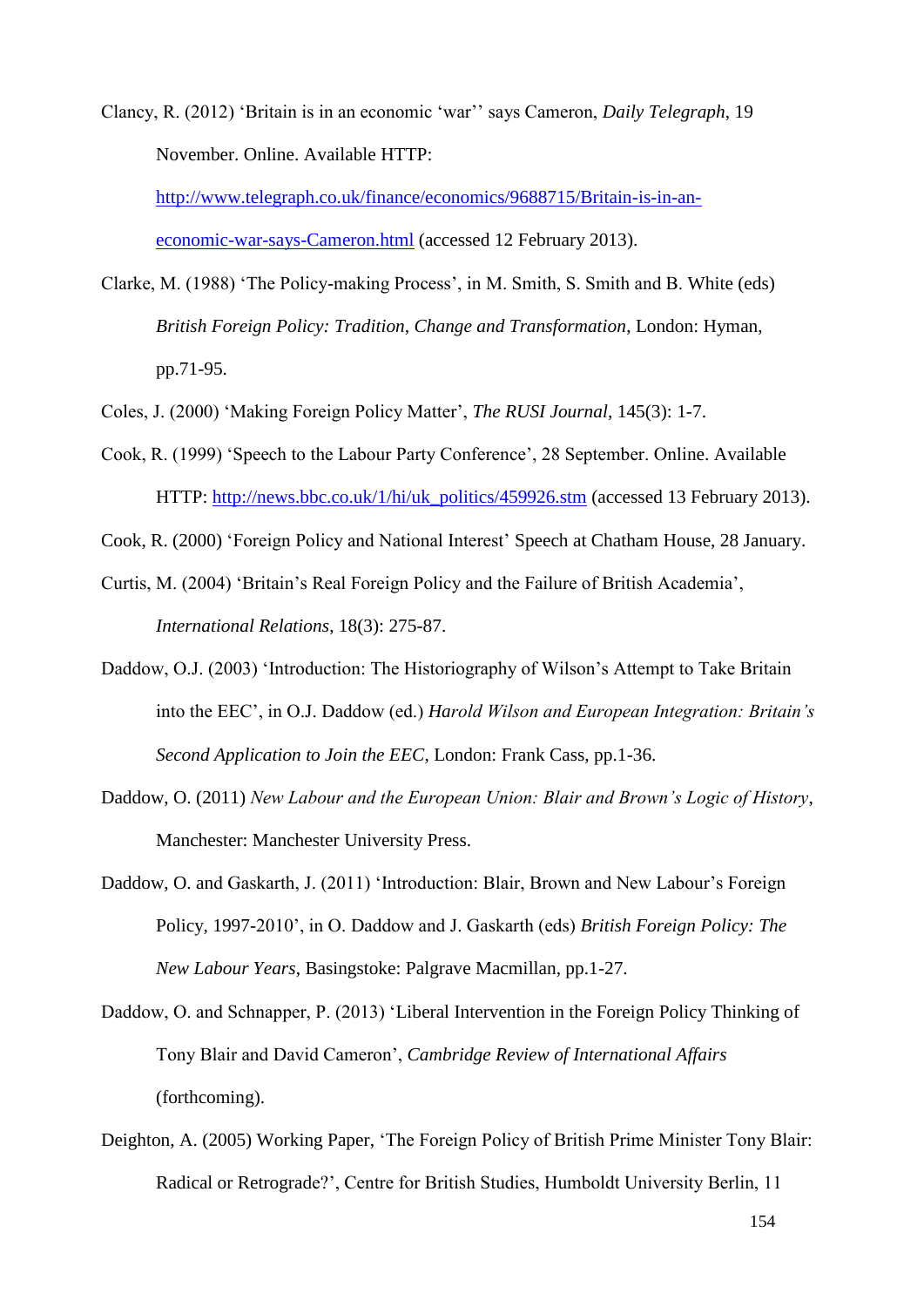July, available at http://www.gbz.hu-berlin.de/publications/working-papers/, accessed 16 August 2012.

- Donohue, L. (2008) *The Cost of Counterterrorism: Power, Politics, and Liberty*, Cambridge: Cambridge University Press.
- Farrell, T. (2008) 'The dynamics of British military transformation' *International Affairs*, 84(4): 777–807.
- Finnemore, M. and Sikkink, K. (2001) 'The Constructivist Research Program in International Relations and Comparative Politics', *Annual Review of Political Science*, 4(1): 391-416.
- Freedman, L. (1976) 'Logic, Politics and Foreign Policy Process: A Critique of the Bureaucratic Politics Model', *International Affairs*, 52(3): 434-49.
- Garden, T. (2000) 'The United Kingdom & the Kosovo Operation' Presentation to 3Cdo RM Kosovo briefing day - 24 February. Online. Available HTTP: <http://www.tgarden.demon.co.uk/writings/articles/2000/000224rmkos.html> (accessed 12 February 2013).
- Gaskarth, J. (2006) 'Discourses and Ethics: The Social Construction of British Foreign Policy' *Foreign Policy Analysis* (October), 2,(4), 325-341.
- Gaskarth, J. (2013) *British Foreign Policy*; Cambridge: Polity Press.
- Gautam, P.K. (2009) 'Ways of Warfare and Strategic Culture', *Defense and Security Analysis*, 25(4): 413-23.
- Hewitt, S. (2007) *British War on Terror: Terrorism and Counter-terrorism on the Home Front since 9/11*, Continuum.
- Hill, C. (2010) 'Tough Choices', *The World Today*, April, 11-14.
- Hobson, C. (2011) 'Towards a Critical Theory of Democratic Peace', *Review of International Studies*, 37(4): 1903-1922.

Horne, A. (1991) *Macmillan, 1957-1986: Volume 2 of the Official Biography*, London: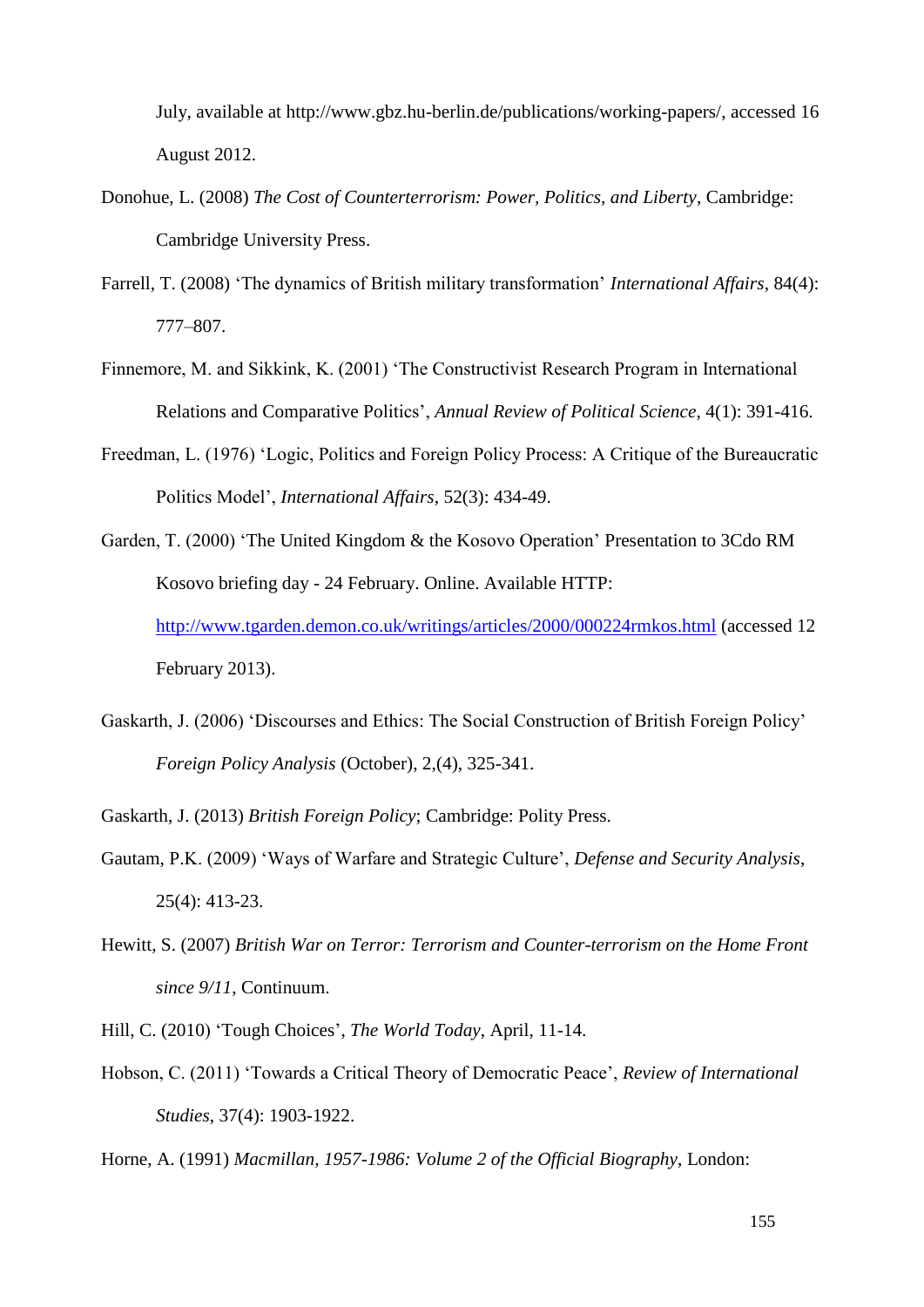Papermac.

- Hurd, Lord (1998) 'British Foreign Policy in the Aftermath of the Cold War', *The RUSI Journal*, 143(6): 6-10.
- Kavanagh, D. and Morris, P. (1994) *Consensus Politics from Attlee to Major* (2<sup>nd</sup> edn), Oxford: Blackwell.
- Kennedy, P. (1985) *The Realities behind Diplomacy: Background Influences on British External Policy 1865-1980*, London: Fontana.
- Kent, J. and Young, J.W. (1989) 'British Policy Overseas, the Third Force and the Origins of NATO – in Search of a New Perspective', in B. Heuser and R. O'Neill (eds) *Securing Peace in Europe, 1945-62: Thoughts for the Post-Cold War Era*, Basingstoke: Macmillan, pp.41-61.
- Keohane, R.O. (1986) 'Realism, Neorealism and the Study of World Politics', in R.O. Keohane (ed.) *Neorealism and its Critics*, New York: Columbia University Press, pp. 1–26.
- King, A. (2008) 'The Special Air Service and the Concentration of Military Power', *Armed Forces and Society*, 35(4): 646-66.
- King, A. (2011) 'Having brigades will never deliver the same punch as a division' Parliamentary Brief Online, 27 October. Online. Available HTTP: [http://www.parliamentarybrief.com/2011/10/having-brigades-will-never-deliver-the](http://www.parliamentarybrief.com/2011/10/having-brigades-will-never-deliver-the-same-punch-as-a-division)[same-punch-as-a-division](http://www.parliamentarybrief.com/2011/10/having-brigades-will-never-deliver-the-same-punch-as-a-division) (accessed 12 February 2013).
- Liddle, R. (2005) *The New Case for Europe*. London: Fabian Society.
- Mearsheimer, J.J. (2001) *The Tragedy of Great Power Politics*, London: W.W.Norton and Company.
- Meyer, C. (2010) *Getting Our Way. 500 Years of Adventure and Intrigue: The Inside Story of British Diplomacy*, London: Phoenix.
- Miskimmon, A. (2004) 'Continuity in the Face of Upheaval: British Strategic Culture and the Impact of the Blair Government', *European Security*, 13(3): 273-299.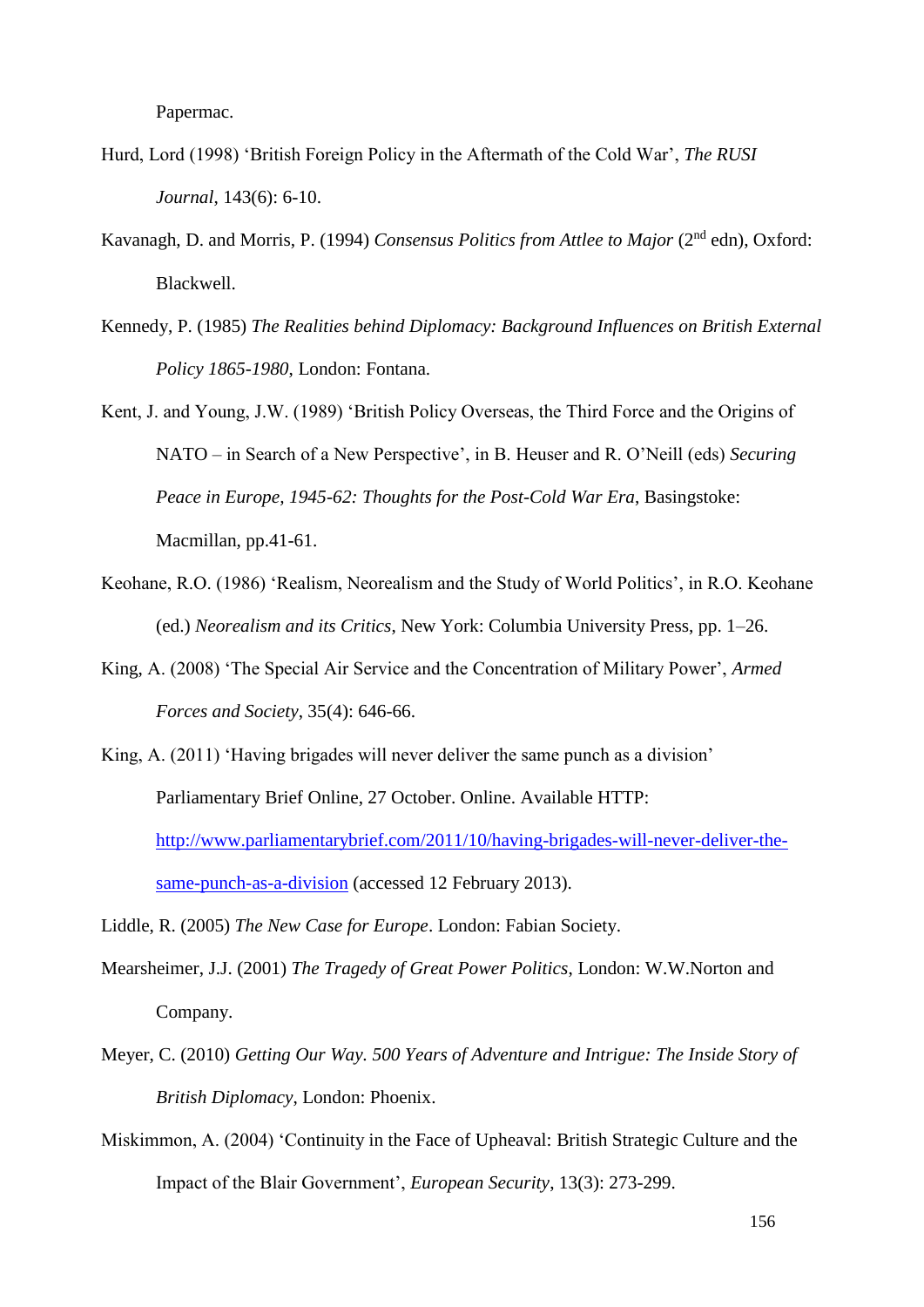MOD (Ministry of Defence), (1998) *Strategic Defence Review*. London: The Stationery Office.

- Portillo, M. (1995) 'Speech to Conservative Party Conference', Online. Available HTTP: <http://www.youtube.com/watch?v=ESxaGRjXhCk> (accessed 12 February 2013).
- Rynning, S. (2003) 'The European Union: Towards a Strategic Culture?' *Security Dialogue*, 34(4): 479-496.
- Searle, J.R. (1995) *The Construction of Social Reality*, London: Penguin.
- Shlaim, A. (1977) 'The Foreign Secretary and the Making of Foreign Policy', in A. Shlaim, P. Jones and Sainsbury, *British Foreign Secretaries since 1945*, London: David & Charles, pp.13-26.
- Theakston, K. (2004) 'The Changing Role of the Foreign Secretary', in K. Theakston (ed.) *British Foreign Secretaries since 1974*, London: Routledge, pp.1-46.
- Toomey, J. (2003) 'Ireland and Britain's Second Application to Join the EEC', in Oliver J. Daddow (ed), *Harold Wilson and European Integration: Britain's Second Application to Join the EEC*, London: Frank Cass, pp.227-42.
- Toye, R. (2008) 'The Churchill Syndrome: Reputational Entrepreneurship and the Rhetoric of Foreign Policy since 1945', *British Journal of Politics and International Relations*,10(3): 364-78.
- Váška, J. (2009) 'Between Tradition and Modernity: Britain's Foreign Policy in the Second Half of the 1960s', *Acta Univeritatis Carolinae Studia Territorialia IV*: 119-48.
- Uz Zaman, R. (2009) 'Strategic Culture: A "Cultural" Understanding of War', *Coparative Strategy*, 28(1): 68-88.
- Vickers, R. (2011) *The Labour Party and the World, Volume 2: Labour's Foreign Policy since 1951*, Manchester: Manchester University Press.
- Wallace, W. (1992) 'British Foreign Policy After the Cold War', *International Affairs*, 68(3): 423-442.